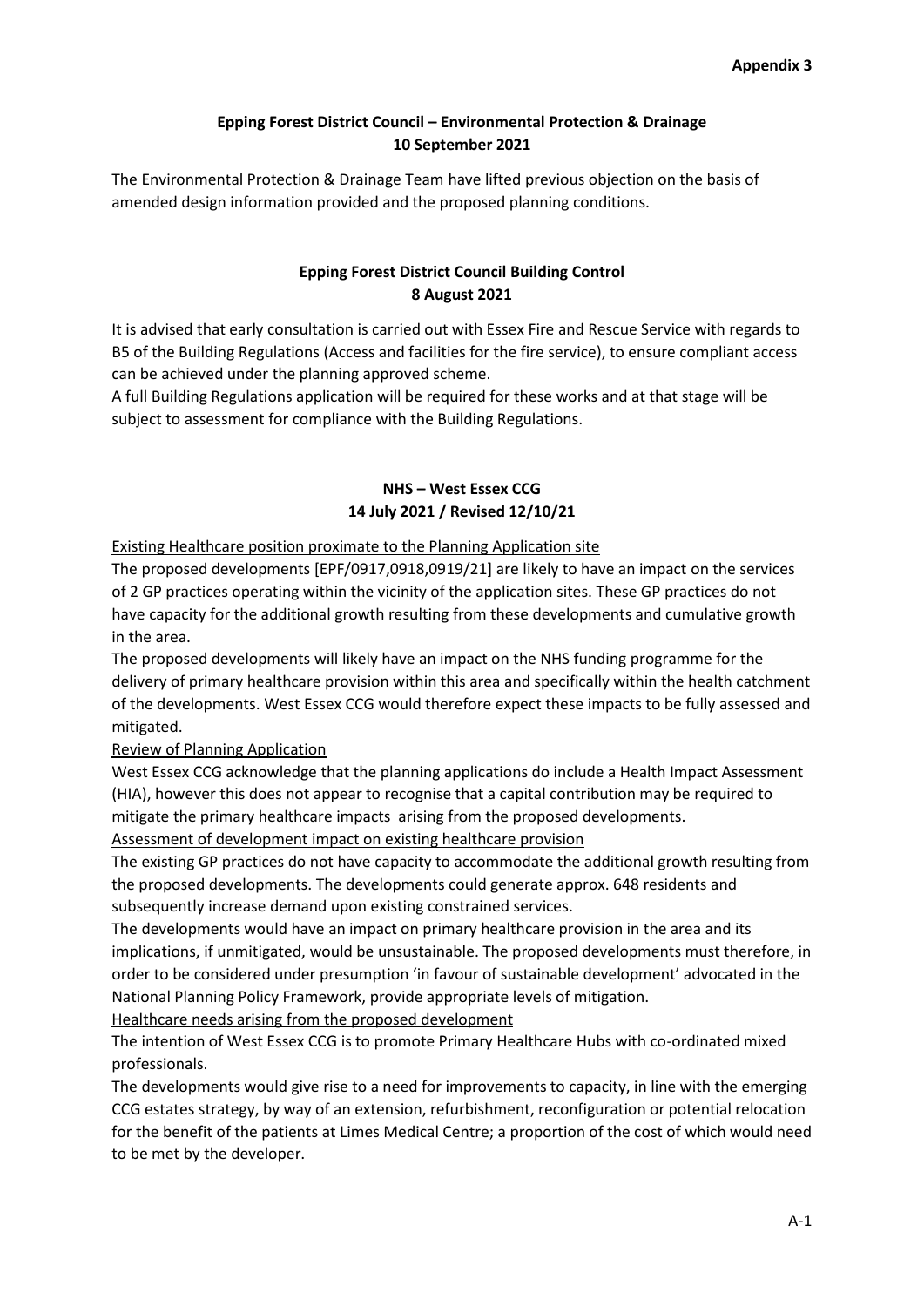A developer contribution will be required to mitigate the impact of these proposals. West CCG calculates the level of contribution required, in this instance £131,850 [for EPF/0917,0918,0919/21]. Payment should be made before the development commences.

West Essex CC therefore requests that this sum be secured through a planning obligation linked to any grant of planning permission, in the form of a S106 planning obligation.

Assuming that the above is considered in conjunction with the current application process, West Essex CCG would not wish to raise an objection to the proposed developments.

# **Epping Forest District Council – Air Quality 29 June 2021**

I have reviewed the air quality assessment produced by Phlorum in support of this application.

On the proviso that the applicant's traffic assessment and sustainability assessment are approved with no further amendments required from the relevant teams at EFDC and ECC, I accept the conclusions of the submitted air quality assessment.

# **Epping Forest District Council - Affordable Housing 14 May 2021**

Whilst the application is supported, the following points are made:

### Level of Affordable Housing:

It is noted that the Planning statements and other relevant documents provided with the application specified that 74 units will be provided as the affordable housing offer, complying with the requirements of the Local Plan (SV).

## Tenure, Mix & Design:

The importance of understanding the housing mix is emphasised and it should be reflective of the broader development thus ensuring that the development creates a mixed and balanced community.

It is also emphasised that the applicant works closely with the Housing Department to identify the housing need of the relevant applicants and the allocation process for the affordable housing provision.

It is noted that the housing mix for the affordable housing provision should comprise the following:

- 1 bed 2 person apartments
- 2 bed 4 person apartments
- 3 bed 5 person for the Maisonettes
- 3 bed 6 person for the Maisonettes

There is a request that the unit sizes are reviewed to ensure that all the units comply with the relevant space standards as set out in the Council's Local Plan (Submission Version) 2017, specifically as the size (GIA) of one of the three-bedroom units is smaller at 91.50sqm than the others in the scheme which were 94.62sqm.

There is also a request that the service charge applicable to the scheme is affordable and continues to be affordable for future tenants.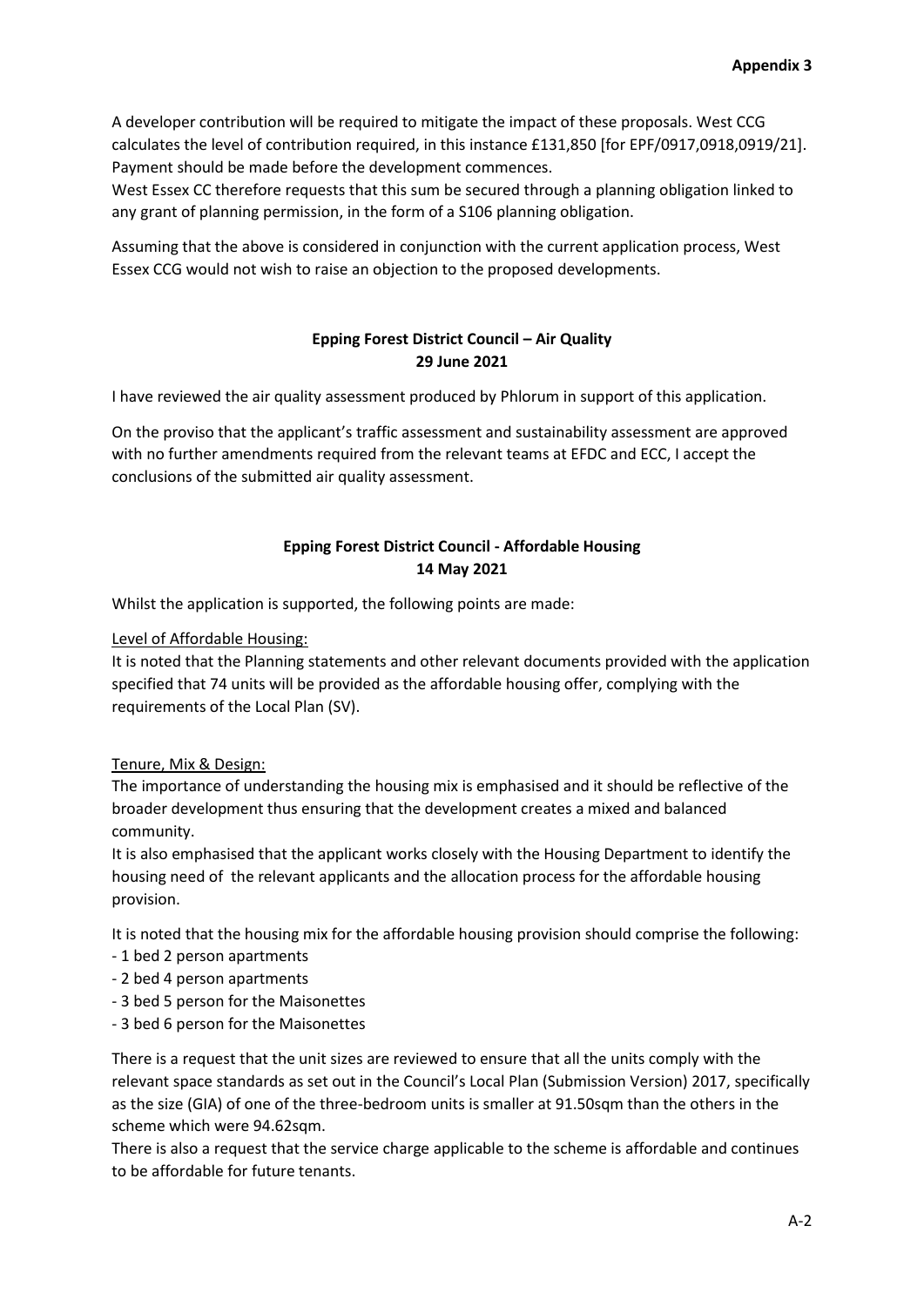It is noted that all new housing is required to meet the accessible and adaptable homes standards as defined by the current Building Regulations and mixed tenure residential developments must be designed to be 'tenure blind' to ensure homes across tenures are indistinguishable from one another in terms of quality of design, space standards and building materials.

It is also noted that the applicant has explored and potentially agreed the S106 obligations with a suggested 15 years minimum for the rental covenant, and it is suggested that there is some flexibility to extend that.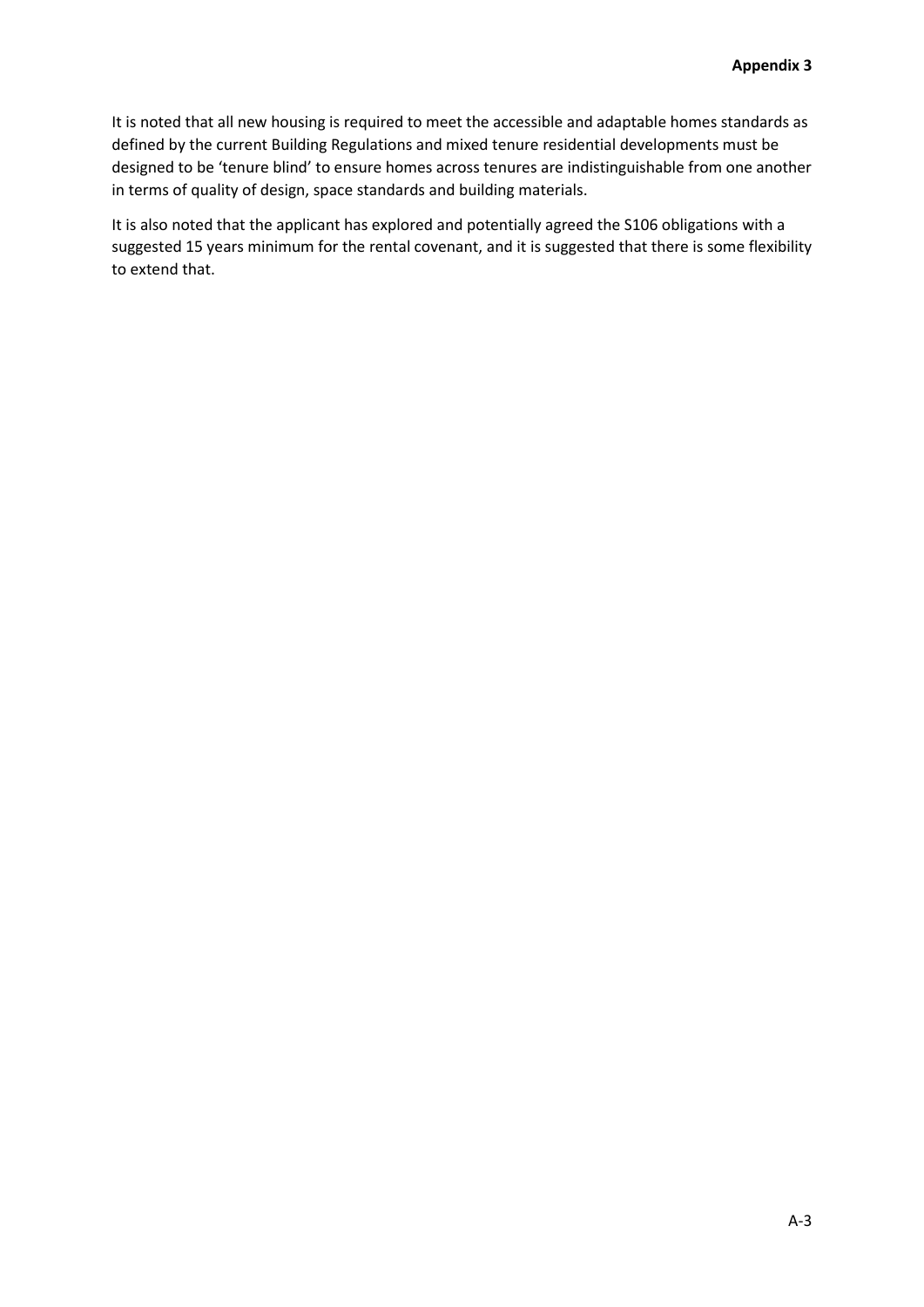## **Epping Town Council 17 September 2021**

Committee object to this application. While the Committee acknowledge and welcomes the development of this part-brownfield site, there are considerable issues with this proposal. While Committee recognise and welcome the opening up of the blocks, with gaps in between, they still consider the four and five storey blocks to result in a very dense development. The size and design of the blocks still do not respect the character of the surrounding area, because of their bulk and scale and would have a detrimental effect on the street scene and character of the historic town of Epping.

The design of the development does not seem to respect the character of the area and Committee would request that very careful consideration is given to the materials and style of the buildings, wo make them more reflective of the historic town, conservation area and predominance of carefully styled buildings in the locale. This is particularly important as Committee view the proposal as massing and too high in density and would suggest this may be improved by very careful design. Committee are still concerned about the mix of accommodation types and would welcome more properties that cater for families, such as house, not just flatted accommodation. Most of the proposed apartments will be one-bedroom (114) and two-bedroom (63) so not very suitable for families. Committee welcome the fact that this scheme will now offer private for sale properties, as well as rental and social housing, but would request that changes such as this, that are made to the detail of the scheme, are more prominently communicated, as this is an important element of the scheme's impact on the town as a whole, relating to the vitality of the High Street and town as a whole.

Committee welcome the proposed green infrastructure and public amenity space and would request that this is maximised. The green infrastructure needs to take into account the procurement of greenery, its appropriateness for the site and the future aftercare.

While Committee recognise the parking constraint as a result of the Local Plan/Special Area of Conservation/Air Quality, they must highlight the insufficient car parking of the number of residential units being proposed for 184 apartments. There are severe parking issues in Epping and the insufficient parking from this scheme will put additional pressures on the surrounding roads. Public transport in Epping is not sufficient (the tube is located down at the bottom of a steep hill and buses do not serve many of the adjoining areas) and improved public transport must be negotiated as part of this development, in order to reduce pressure on the town's parking. While the proposal focuses on the those Qualis believe will not add pressure to the roads, many one bedroom town dwellers still own cars.

# **Epping Town Council 14 May 2021**

Whilst the Committee acknowledge and welcome the development of this part-brownfield site, they considerable issues with this proposal and therefore object to the application.

## Design

There is a request to looked at the design of the layout and how three storey blocks may affect loss of amenity, overlooking and a Conservation Area. It is noted that the size and design of the blocks do not respect the character of the surrounding area and would have a detrimental effect on the street scene and character of the historic town of Epping.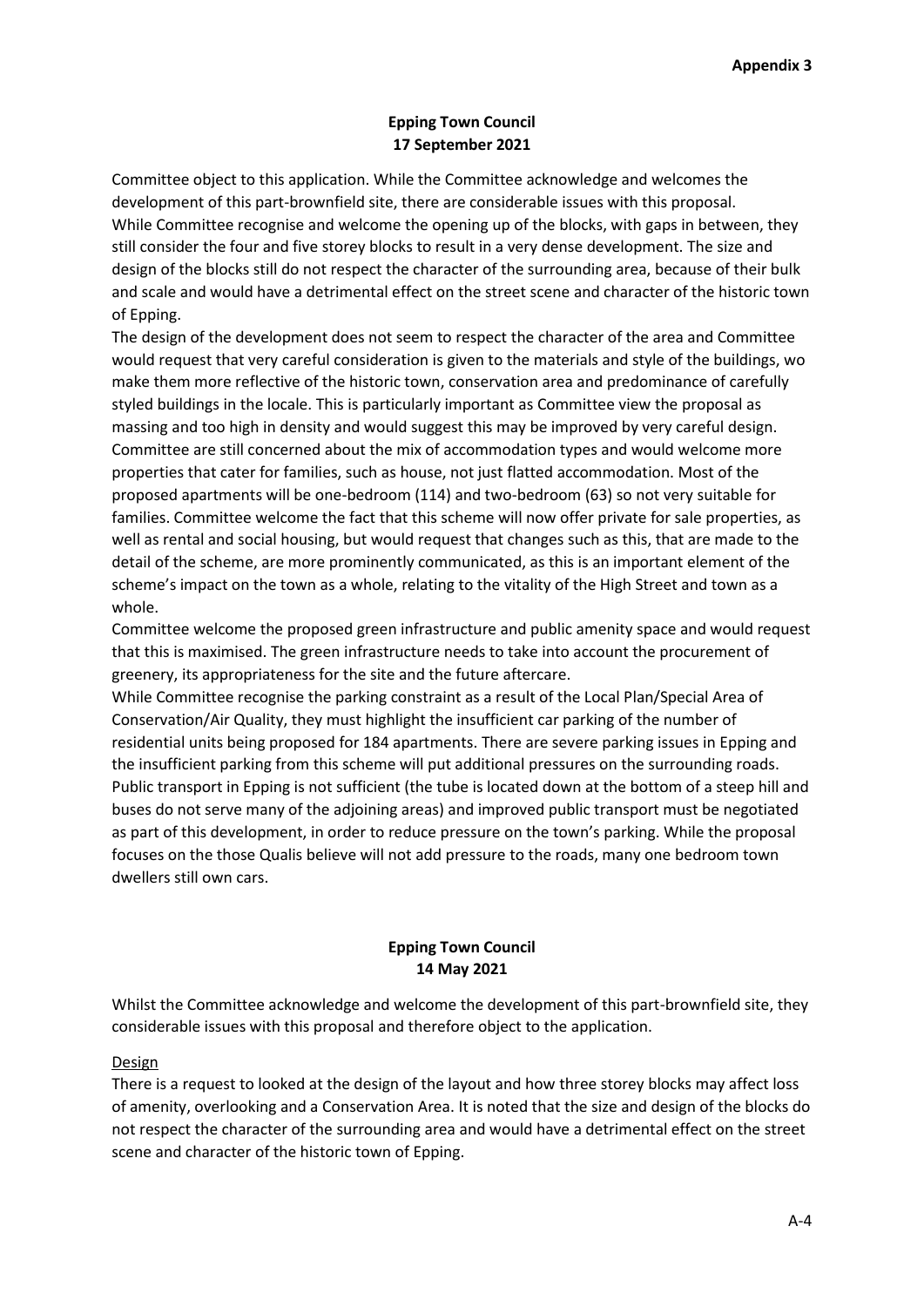### Housing Mix

It is suggested there be more of a mix of accommodation types such as houses, rather than flats only and the proposal is described as an overdevelopment of the site in terms of its accommodation density. As the majority of the proposed apartments will be one-bedroom (114) and two-bedroom apartments (63) they are not believed to be suitable for families. It is noted that 40% is being proposed as affordable housing, and it will be mainly aimed at the private rental market, not for sale. It is also noted that the large number of residential units does not include any allowance for essential services needed in the town such as access to doctors, school places etc.

The Committee noted from resident feedback that the two existing locally listed semi-detached caretaker cottages are privately owned and not part of this development, they request this be clarified and if this is the case, the description of the proposed development should be amended to reflect this.

### Green Infrastructure

There are concerns as the development includes the loss of a number of mature trees to facilitate the development, and the proposed replacement trees are as small as 20cm – 25cm. It is believed that the removal and loss of greenery will affect the local wildlife. The proposed green infrastructure is viewed as unsustainable; it is believed it should take into account the procurement of greenery, its appropriateness for the site and the future aftercare needed.

### Parking

There are concerns around the insufficient car parking proposed for the number of residential units being proposed, with no allowance for visitor parking. The current parking issues in Epping are described as "severe" and the insufficient parking from this scheme is believed will place additional pressure on the surrounding roads.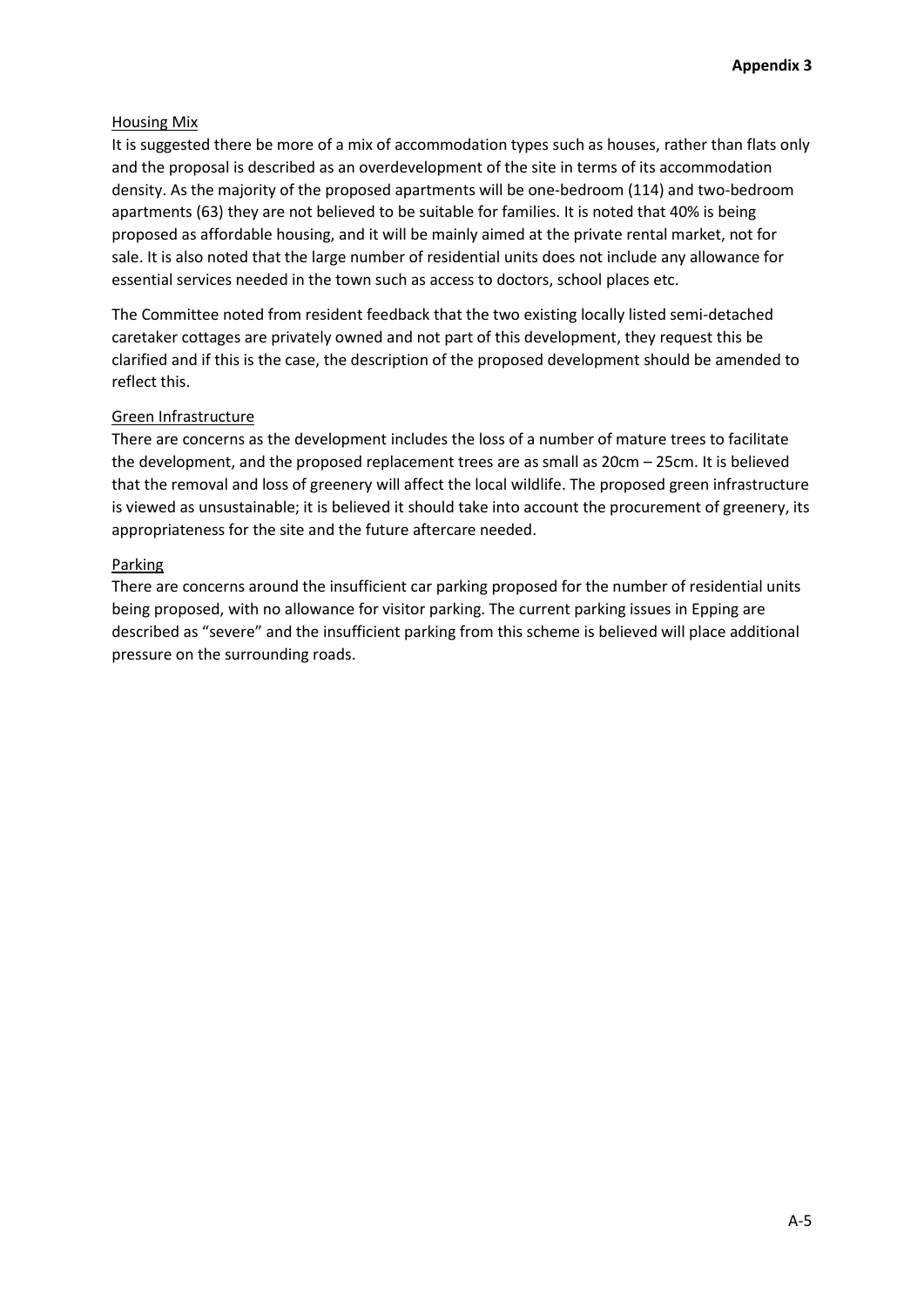## **Epping Forest District Council - Conservation 12 May 2021/ 21 September 2021**

The scheme cannot be supported as its stands due to the harm it would cause to the locally listed buildings, the setting of the listed buildings and the Epping Conservation Area. The application is therefore recommended to be refused as supported by the full comments provided and following policies: HC6, HC7, HC12 and HC13A of our Local Plan and Alterations (1998 and 2006), policy DM7 of our Submission Version Local Plan (2017), and paragraphs 189, 190, 192, 194, 196, 200 and 201 of the NPPF (2019).

The submission of a comprehensive Heritage Statement has been requested for all the heritage assets affected by the scheme and more particularly the three locally listed buildings, the Centrepoint, the Cottages and the Cookery School, as required by para.195 of the NPPF 2021. A Heritage Statement serves a dual purpose, to inform the scheme through the understanding of the historic, architectural significance of the heritage assets affected, and help the LPA's officers in their assessment of the impact of the scheme on that significance. To date, no Heritage Statement that addresses this has been submitted and our understanding is that the scheme has been developed without this essential information.

The scheme cannot be supported as its stands due to the harm it would cause to the locally listed buildings, the setting of the listed buildings and the character and appearance of the Epping Conservation Area.

## **Environment Agency 9 June 2021**

The previous land use at this site suggests the potential presence of contamination. As the site is situated in a vulnerable groundwater area within a secondary aquifer these proposals need to be dealt with in a way which protects the underlying groundwater. Please therefore take note of the following advice.

Where land contamination may be an issue for a prospective development we encourage developers to employ specialist consultants/contractors working under the National Quality Mark Scheme.

# **Essex County Council – Green Infrastructure 2 June 2021**

Do not object the granting of planning permission; however, do advise a number of recommendations are considered to improve the GI network and help achieve net environmental aims.

# **Essex County Council – Schools 2 June 2021 / Updated 4 October 2021**

If planning permission for this development is granted it should be subject to a section 106 agreement to mitigate its impact on early years & childcare, primary and secondary education and library provision.

## Early Years and Childcare

The proposed development is located within the Theydon Bois ward and according to latest available childcare information, there are no vacancies that would enable parents to be able to access their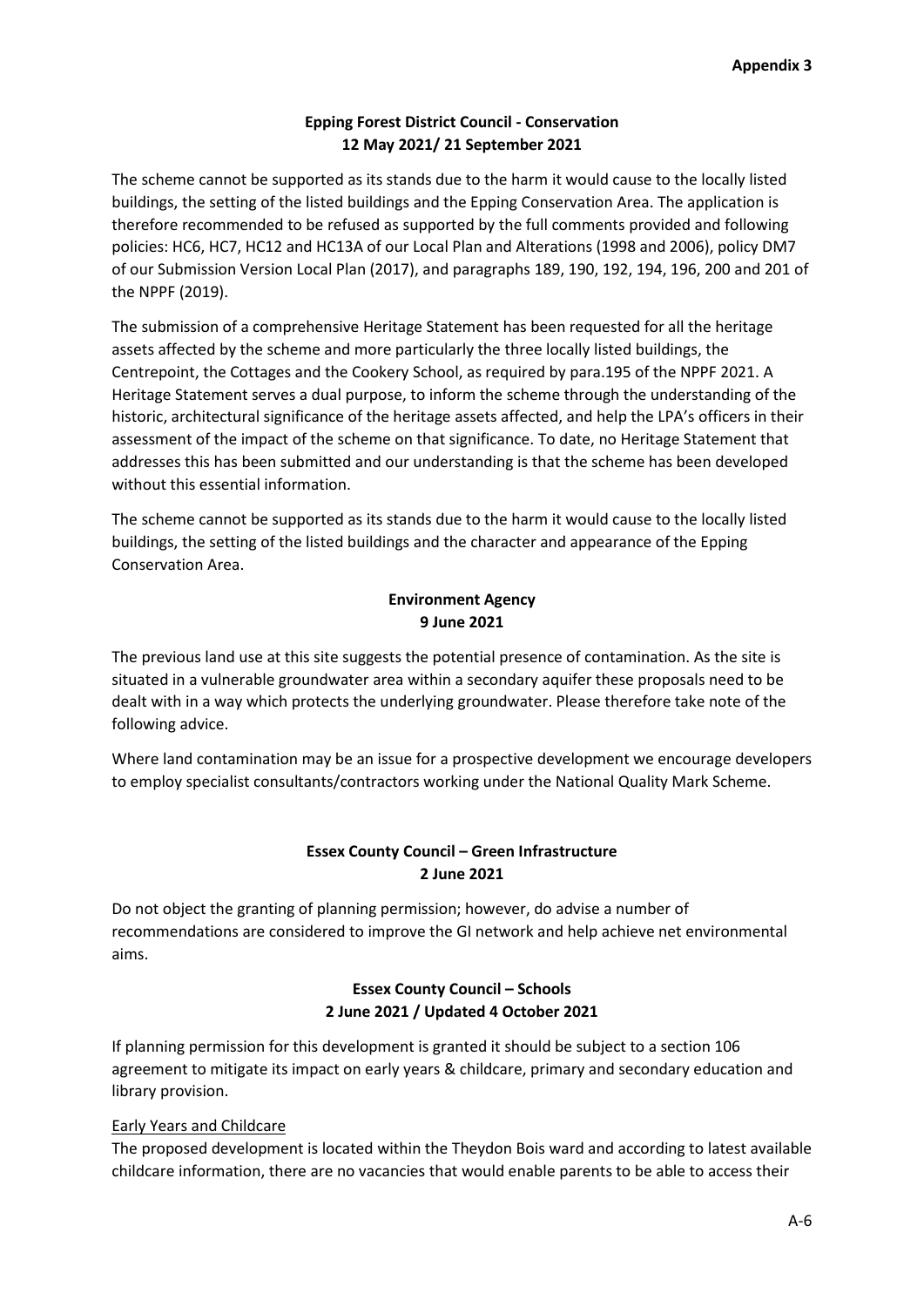Free Entitlement for early years places. Therefore, a developer contribution of £53,617 index linked to Q1-2020, is sought to mitigate its impact on EY&C provision. This equates to £17,268 per place. Primary Education

This development would sit within the priority admission area of Epping Primary School, which offers up to 60 places per year. As at the last census in January, the school was at or close to capacity in the majority of year groups. Figures received from Essex County Council's Admissions team, on National Offers Day, show a small waiting list for entry into Reception this September. Looking at the wider area (Epping Group 2), figures set out in the Essex School Organisation Service's 10 Year Plan show rising demand with a potential need for 52 additional Reception places by the end of the Plan period. Epping Forest District Council's emerging Local Plan reflects this need (policy P1 para K iii) by allocating land for a new school.

The demand generated by this development would be in addition to this demand. In accordance with the Essex County Council Developers' Guide to Infrastructure Contributions (Revised 2020), a developer contribution of £178,724 index linked to Q1- 2020, is sought to mitigate its impact on local primary school provision. This equates to £17,268 per place.

## Secondary Education

The secondary age range priority admissions area school for this development would be Epping St John's Church of England School. Cohort sizes in the area have increased, and continue to rise, and the school has been close to capacity for the last two intakes. Provisional figures for September 2021 suggest there may be just two unfilled places in Year 7 (the first year of secondary education). Forecasts for the wider area which includes Waltham Abbey (Group 2), set out in the 10 Year Plan, suggest a potential need for additional places during the 2024/25 academic year with a more sustained need towards the end of the Plan period. The emerging Local Plan (policy SP5 para F ix) again recognises this need, with a potential new school on the District's border with Harlow, to serve both the proposed Garden Communities and reduce wider development pressure that would otherwise fall on the schools in Group 2. The demand generated by this development would be in addition to this demand. In accordance with the Essex County Council Developers' Guide to Infrastructure Contributions (Revised 2020), a developer contribution of £164,048 index linked to Q1- 2020, is sought to mitigate its impact on local secondary school provision. This equates to £23,775 per place.

#### Libraries

ECC may seek contributions to support the expansion of the library service to meet customer needs generated by residential developments of 20+ homes. The provision of a Library Service is a statutory duty under the 1964 Public Libraries and Museums Act and it's increasingly become a shared gateway for other services such as for accessing digital information and communications.

The suggested population increase brought about by the proposed development is expected to create additional usage of Epping library. In accordance with the Essex County Council Developers' Guide to Infrastructure Contribution (Revised 2020), a contribution is therefore considered necessary to improve, enhance and extend the facilities and services provided.

It is calculated that a contribution of £14,159.60 index linked to Q1-2020 is requested and should be included in any Section 106 Agreement should the Council be minded to grant permission. This equates to £77.80 per unit.

# **Essex County Council – Ecology 12 May 2021**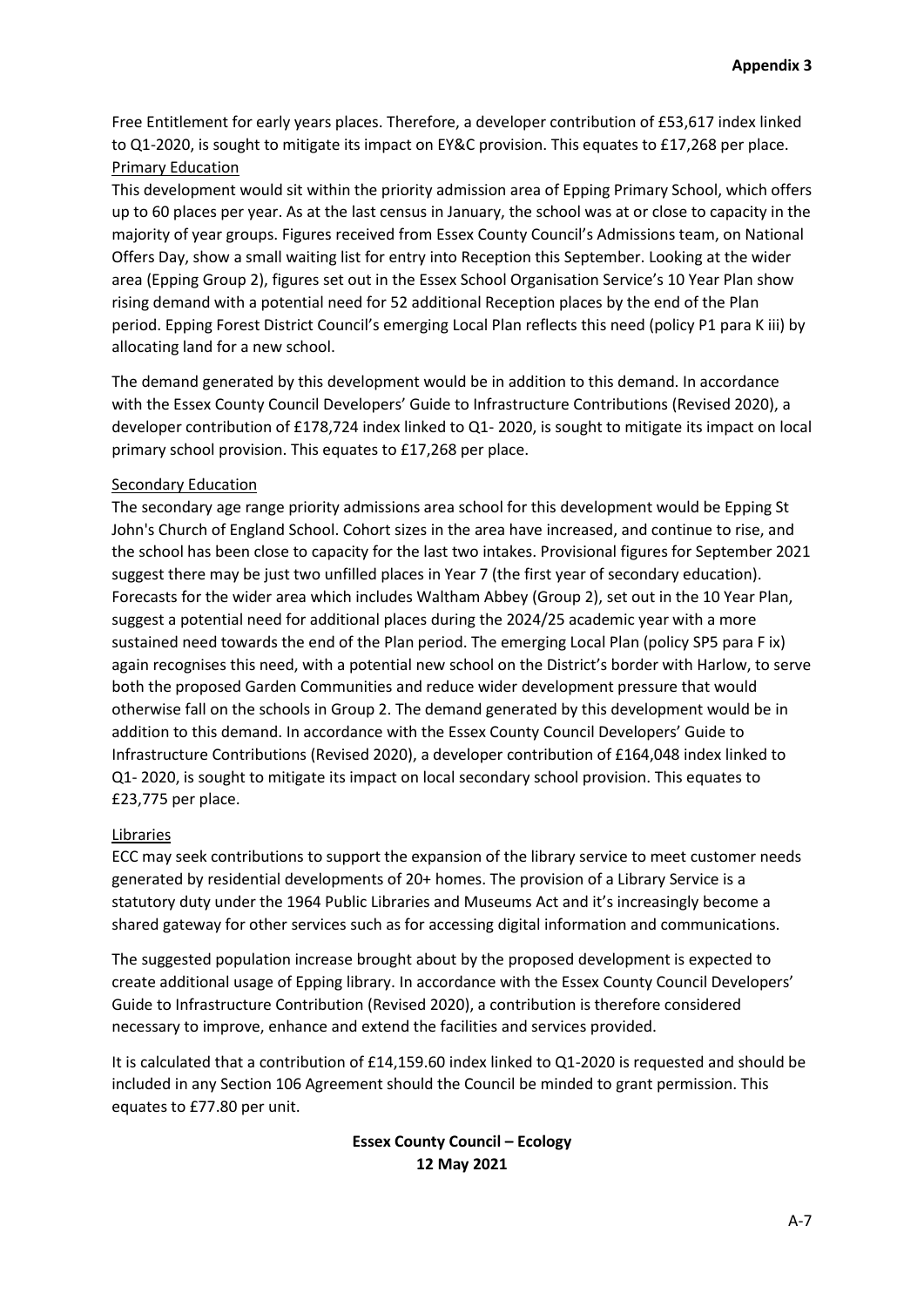No objection subject to securing:

a) A proportionate financial contribution towards Epping Forest SAC Mitigation Strategy and b) biodiversity mitigation and enhancement measures

#### Summary

The site is within the 6.2km Zone of influence (ZoI) for the emerging Epping Forest SAC Mitigation Strategy (within which residents of new housing are likely to regularly visit relevant designated sites for recreation) and the development is relevant to Natural England's advice to the LPA. We therefore advise that the LPA will need to prepare a HRA Appropriate Assessment record for this development and secure a proportionate financial contribution towards visitor management measures as mitigation for recreational disturbance. This contribution needs to be secured by a legal agreement. Subject to this mitigation, the LPA can conclude no adverse effect on the integrity of Epping Forest SAC.

We are satisfied the native hedgerow that runs along the northern boundary of the St John's Road Site will be retained. This hedgerow is identified as being a Priority habitat, therefore the LPA has a biodiversity duty to conserve this habitat.

The Environmental Impact Assessment advises the proposals will result in the loss of bat roosts (day roosts for very low numbers of Common Pipistrelle and Single Brown Long Eared bat from Buildings 3, 4 and 5). Therefore, a European Protected Species Mitigation licence from Natural England will be required for these European Protected Species to lawfully complete the works. It is recommended that a copy of the bat mitigation licence is secured under a condition of any consent to be provided to the LPA prior to commencement

We are satisfied that there is sufficient ecological information available for determination.

This provides certainty for the LPA of the likely impacts on protected and Priority species & habitats and, with appropriate mitigation measures secured, the development can be made acceptable.

The mitigation measures identified in the Environmental Impact Assessment should be secured and implemented in full. This is necessary to conserve and enhance protected and Priority Species. This includes precautionary measures for Common toad, Hedgehogs (including hedgehog holes), and Nesting birds.

The Environmental Impact Assessment recommends a Construction Environmental Management Plan (CEMP) Biodiversity should be produced with input from a professional ecologist. The CEMP Biodiversity should describe ecology mitigation works and should set out standard pollution prevention and dust control measures to be implemented during site clearance and construction works. This should also include appropriate management of trenches, waste and materials storage, and protection of boundary features (including suitable tree and hedgerow protection).

We support the proposed reasonable biodiversity enhancements, which have been recommended to secure measurable net gains for biodiversity, as outlined under Paragraph 170d of the National Planning Policy Framework 2019. This includes ten bird nesting boxes, neutral grassland (referred to as both 'woodland grass mix' and 'wildflower landscape turf' in the landscape plan), a native hedgerow and a biodiversity roof. The reasonable biodiversity enhancement measures should be outlined within a Biodiversity Enhancement Strategy and should be secured as a condition of any consent.

The Environmental Impact Assessment has also advised the management and monitoring prescriptions of each habitat should be secured within a Landscape and Ecological Management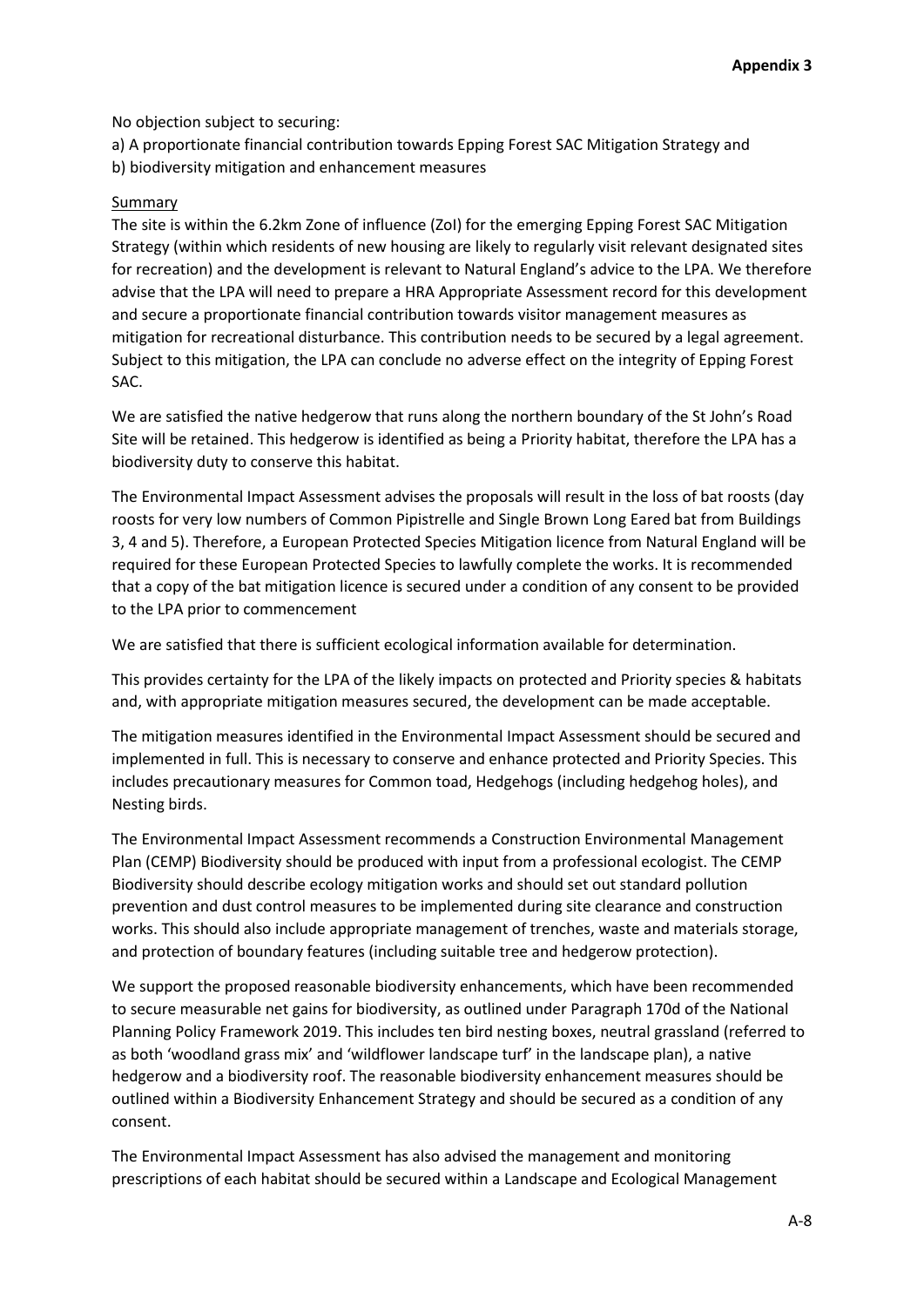Plan. This should out details of how retained and created habitats (including the retained native hedgerows) will be managed. The Environmental Impact Assessment recommends an information board should be put up to inform residents of the importance of the retained wildlife areas, the species they may see and how they can help conserve these areas, including discouraging fly-tipping or the introduction of invasive species.

This will enable LPA to demonstrate its compliance with its statutory duties including its biodiversity duty under s40 NERC Act 2006.

Impacts will be minimised such that the proposal is acceptable subject to the conditions based on BS42020:2013.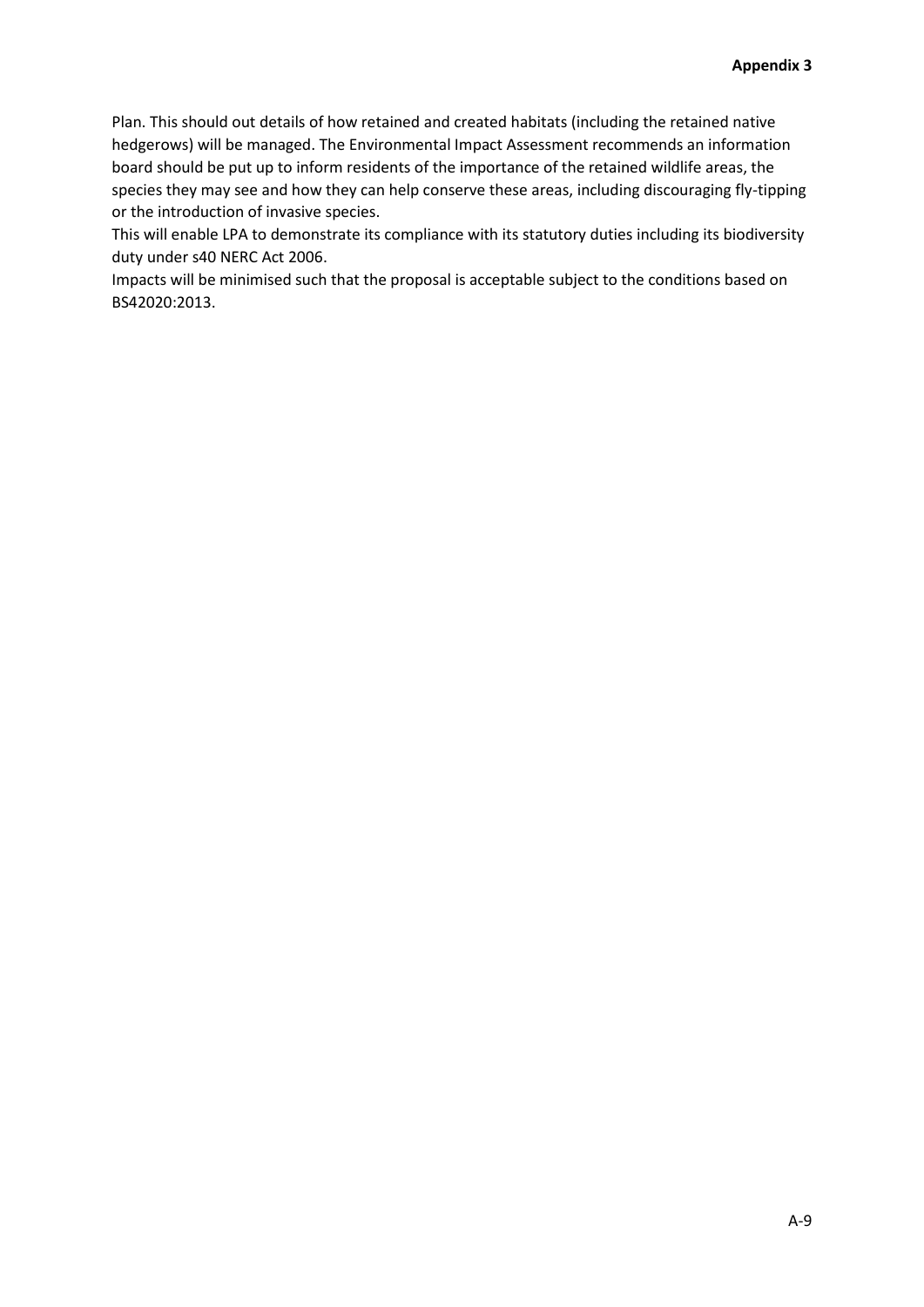# **Essex County Council – Development and Flood Risk 11 May 2021/ 16 July 2021 / 4 October 2021**

Having reviewed the Flood Risk Assessment and the associated documents which accompanied the planning application, we do not object to the granting of planning permission.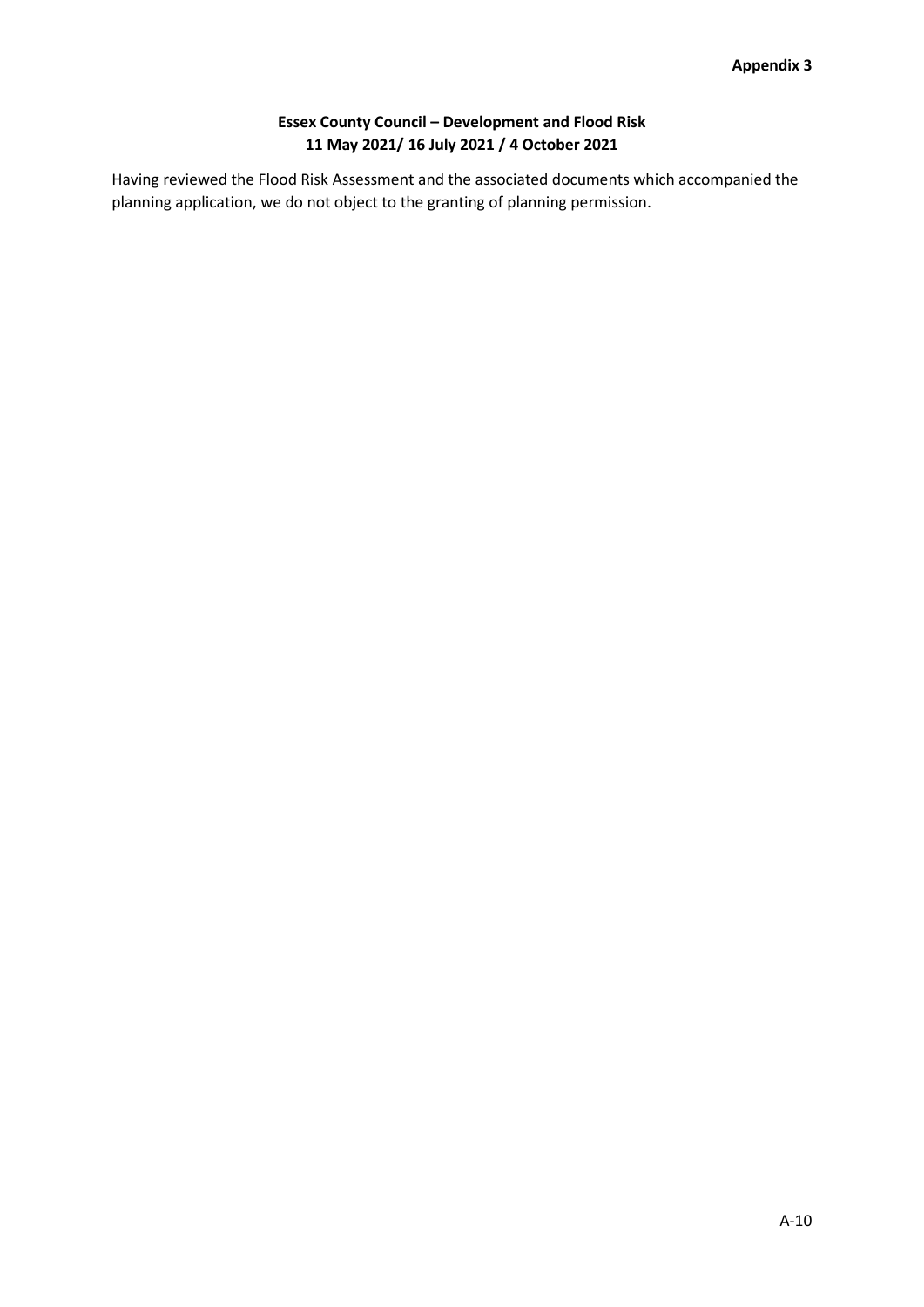# **Epping Forest District Council – Trees & Landscape 6 May 2021**

We have **NO OBJECTION** to this application subject to the addition of the following conditions: SCN31 – retention of trees and shrubs SCN39 – Tree Protection

## Soft landscaping

Soft landscaping shall be implemented as shown on Macgregor Smith drawing number 1270-01-200 rev P1 and 1270-01-201 rev P1 both dated 8th March 2021 and the accompanying planting schedule The works shall be carried out prior to the occupation of the building or completion of the development, whichever is the sooner. If any plants which within a period of 5 years from the completion of the development die, are removed or become seriously damaged or diseased, shall be replaced in the next planting season with others of similar size and species unless the Local Planning Authority gives written consent to any variation.

**Reason**: To secure the provision and retention of the landscaping in the interests of the visual amenity of the area in accordance with policies CP2 & LL11 of the adopted Local Plan 1998 & 2006, policies DM3 and DM5 of the Local Plan Submission Version 2017, the NPPF 2019, and Section 197 of the Town and Country Planning Act 1990 (as amended).

### Justification

Whilst the applicant has provided a tree report and / or an Arb Method Statement, the above condition does need to be included in full, and updated reports will need to be submitted for approval prior to commencement. This is because at this stage, all the applicant is required to do is to show that the development is feasible without a detrimental impact on trees. Following permission being granted the information that will be required to be submitted will include;

- Tree protection plan to include the alignment of utility apparatus (including drainage and ground source heat pumps), and the site set up ie locations for site huts, temporary toilets, contractor parking, storage of materials, cement mixing etc. This information is not yet known.
- A detailed Arboricultural Method statement including a list of contact details for all relevant parties. This information is not yet known.
- Schedule of works to retained trees eg works required to facilitate demolition / construction activities. This information is not yet known.
- Arboricultural site monitoring schedule, A detailed schedule of visits is required.

Please therefore, do not condition the Tree Report / Arb Method Statement that has been submitted with the application, but include the condition un-amended.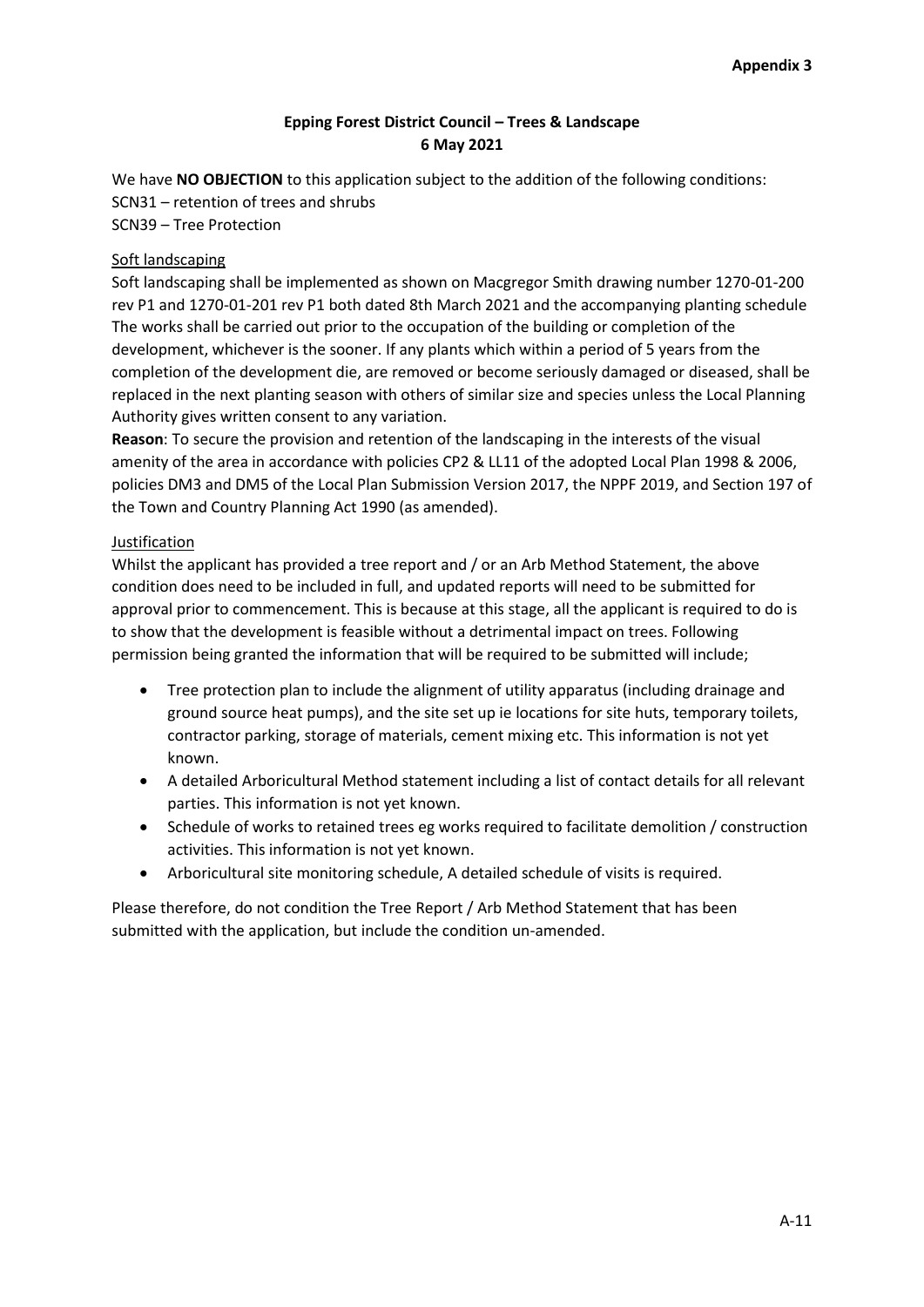## **Epping Forest District Council – Contaminated Land 3 May 2021**

The results of the intrusive site investigation showed high exceedance levels of lead, PAH's, TPH's and sulphide. The soil sampling was only tested at shallow levels, no chemical analysis was conducted at deeper levels. Please provide additional chemical analysis in areas of identified contamination.

The gas monitoring visits were conducted only during high atmospheric pressure. There are no records of atmospheric pressure during December 2020 visits. At least two visits should be scheduled during falling atmospheric pressure. Please may you provide this.

Additional sampling should be undertaken underneath the footprints of the buildings after the demolition works.

The groundwater monitoring only provides the groundwater levels, no chemical analysis was conducted. The applicant is required to contact the Environment Agency in respect to controlled waters.

The design of water supply pumps should also be taken into consideration when installed in the remaining Made Ground. The applicant is required to contact the Utility provider directly.

Remediation Method Statement and Verification Reports will be required.

Due to the sensitive nature of the proposed residential use, condition NSCN57 should be attached to any approval granted.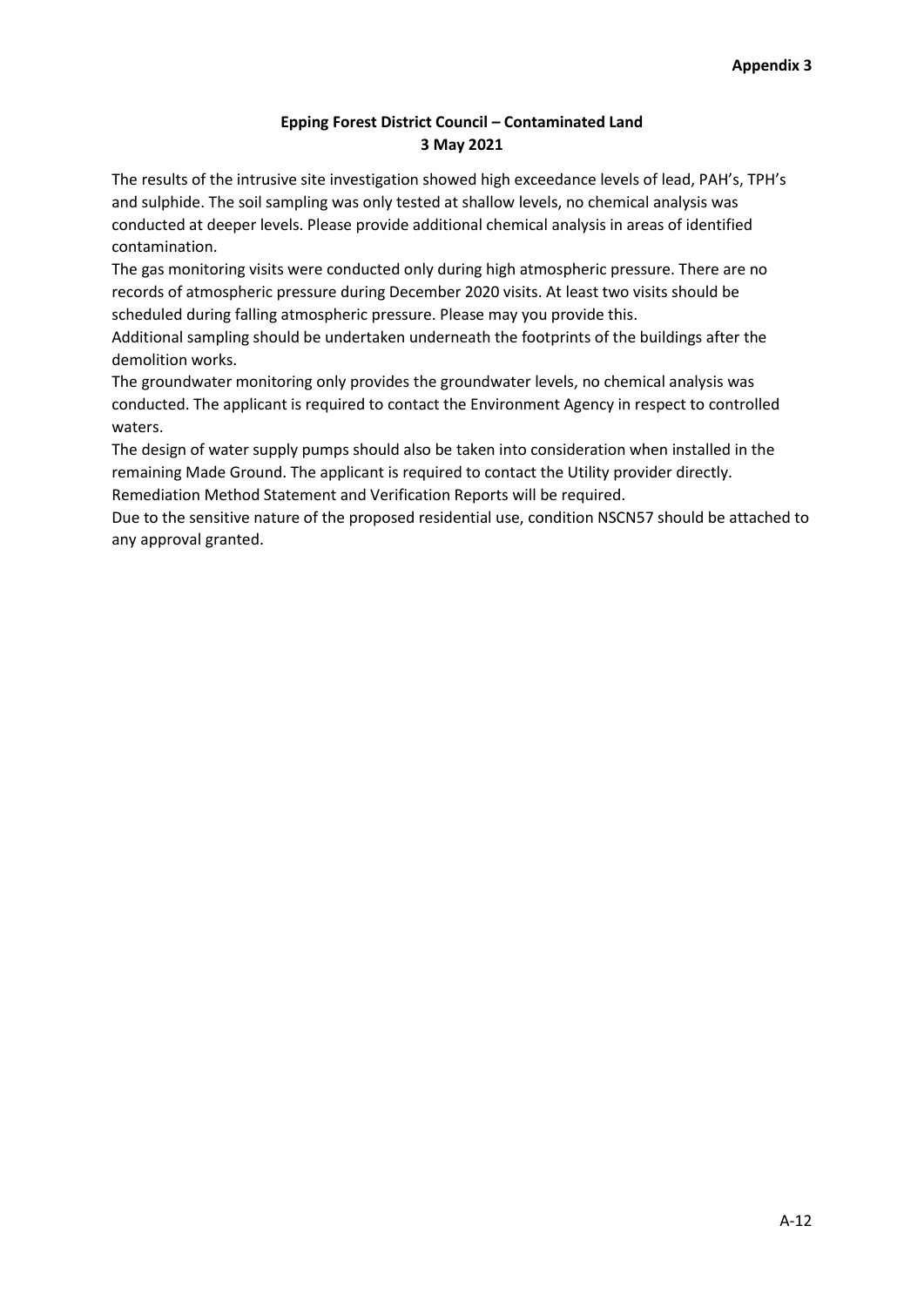# **Cadent 26 April 2021**

Searches based on your enquiry have identified that there is apparatus in the vicinity of your enquiry which may be affected by the activities specified.

The apparatus that has been identified as being in the vicinity of your proposed works is:

 Low or Medium pressure (below 2 bar) gas pipes and associated equipment. (As a result it is highly likely that there are gas services and associated apparatus in the vicinity).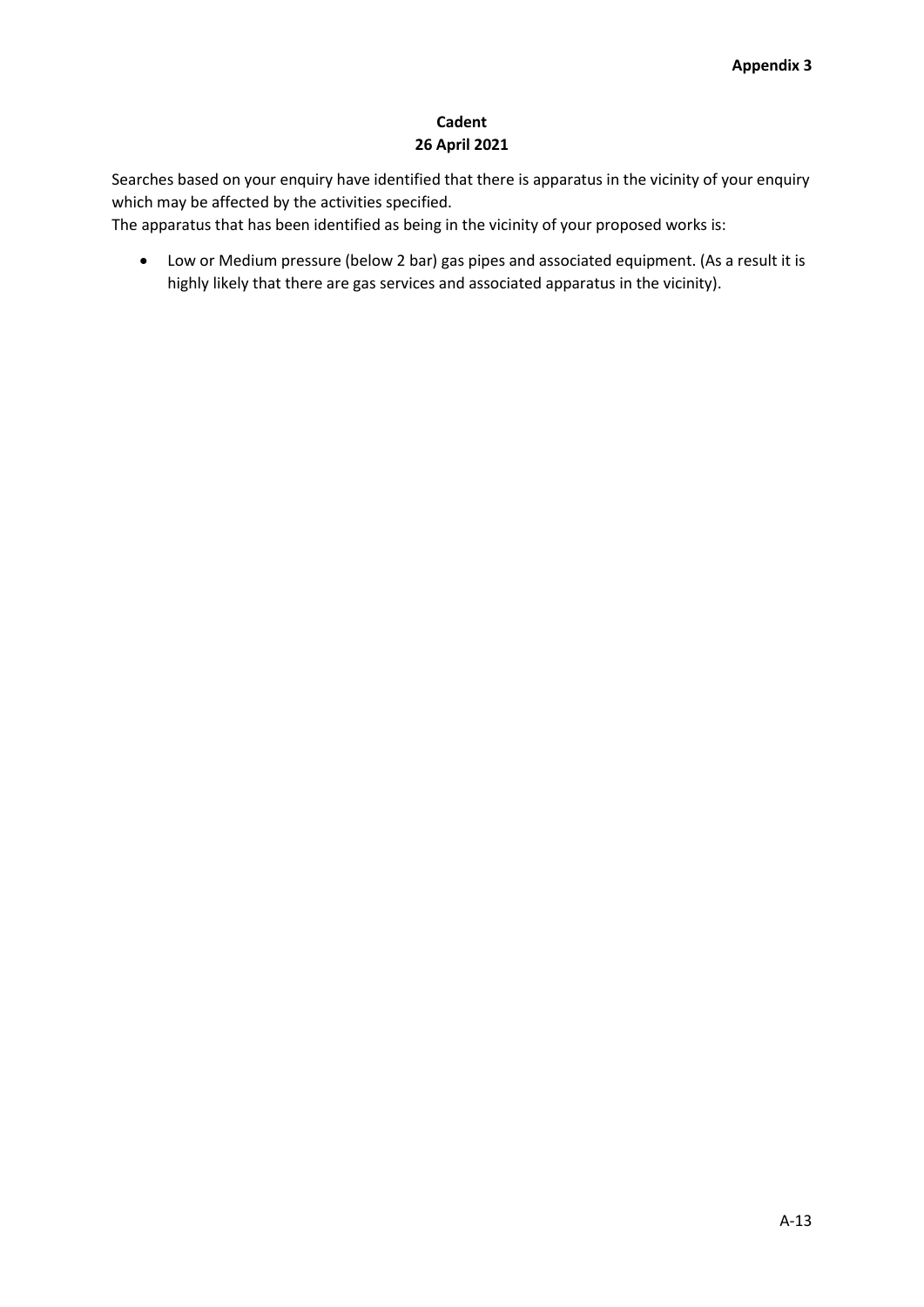## **Essex County Council – Archaeology 26 April 2021**

It is recommended that a programme of building recording be undertaken on the site, so that the historic structures be 'preserved by record' through archaeological survey.

Recommendation:

1. No demolition, conversion or alterations shall commence until a programme of historic building recording has been secured in accordance with a written scheme of investigation (WSI) to be submitted by the applicant and approved in writing by the local planning authority.

2. No demolition, conversion or alterations shall take place until the satisfactory completion of the recording in accordance with the WSI submitted.

3. The applicant will submit to the local planning authority a report detailing the results of the recording programme and confirm the deposition of the archive to an appropriate depository as identified and agreed in the WSI.

Further recommendations: *A professional team of archaeologists should undertake the archaeological work. The archaeological work will consist of a historic building record of the historic buildings proposed for demolition or conversion.*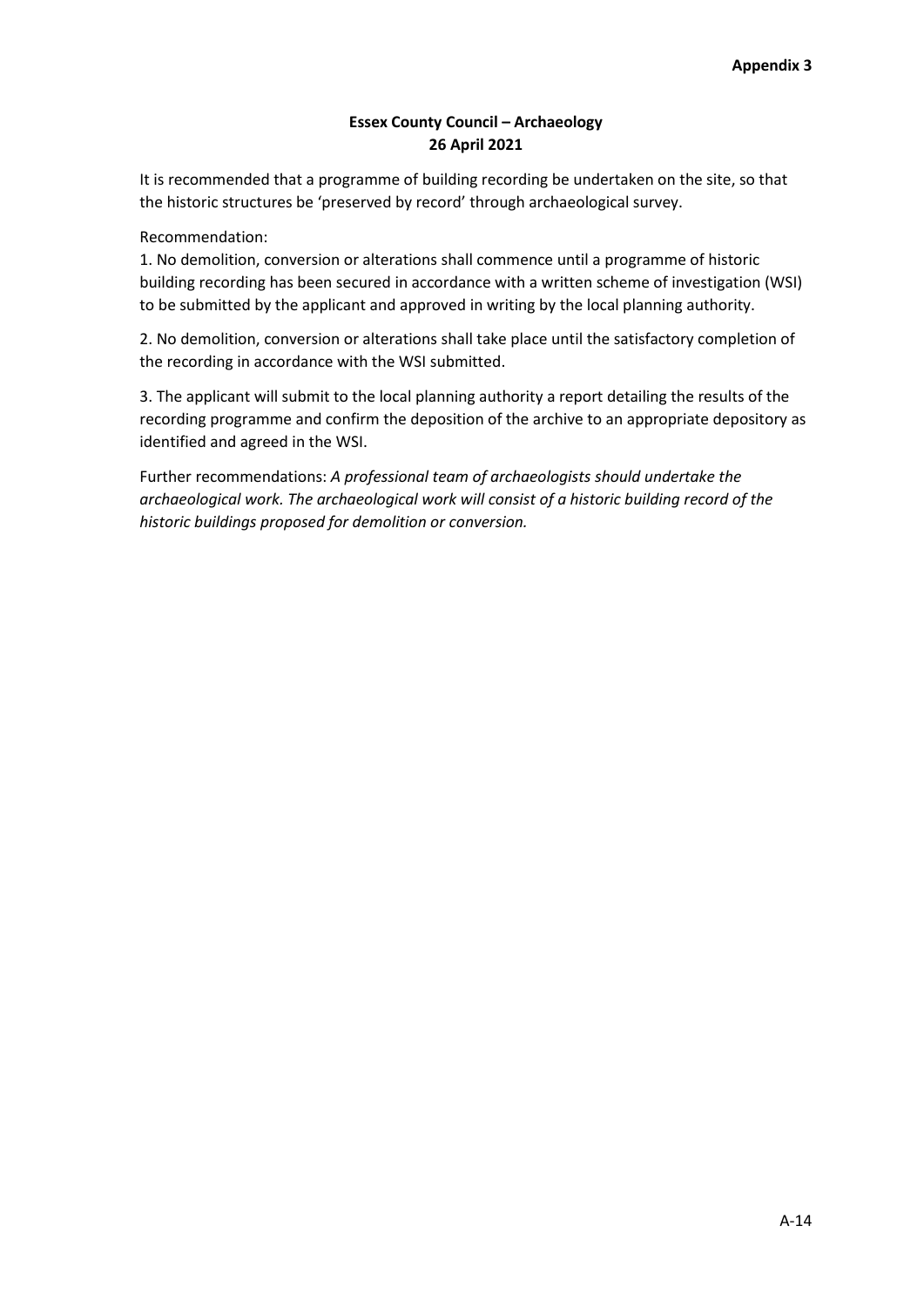## **Epping Forest District Council – Environmental Enforcement 26 April 2021**

I have no objection to the proposed application in principle. However, I have some concern regarding the predicted noise levels at the façade of the residential properties which will be replacing the current Council Depot (facing onto the High Street) which are above the recommended levels set in BS8233.

### BS8233 states that for the design criteria of external noise:

"For traditional external areas that are used for amenity space, such as gardens and patios, it is desirable that the external noise level does not exceed 50 dB LAeq,T, with an upper guideline value of 55 dB LAeq,T which would be acceptable in noisier environments. However, it is also recognized that these guideline values are not achievable in all circumstances where development might be desirable. In higher noise areas, such as city centres or urban areas adjoining the strategic transport network, a compromise between elevated noise levels and other factors, such as the convenience of living in these locations or making efficient use of land resources to ensure development needs can be met, might be warranted. In such a situation, development should be designed to achieve the lowest practicable levels in these external amenity spaces, but should not be prohibited'

I would prefer to see these amenity areas reduced to a more appropriate level – either by redesigning Block G (or even removing the balcony areas in this block) to mitigate the disturbance to the proposed residents.

Similarly, some additional design/removal of balconies may have to be considered on the facades facing St John's Road, however I appreciate that these are less of an issue than those facades facing the High Street. However, I do accept that such a decision is one to be made on planning terms, rather than purely acoustic terms.

#### 1 Development Stage

If you are minded to permit the application the demolition/construction phase is likely to be of significant duration and close enough to neighbouring residential premises to warrant a number of conditions to control any disturbance. As such, I would welcome the following conditions:

#### 1.1 Construction methodology

It is possible that the construction of the development will involve piling and other intrusive methods, which will need to be controlled to some degree. As such, I would suggest the following condition:

Before any phase of the hear by permitted development commences, the construction methodology shall be agreed in writing with the Local Planning Authority to ensure that the impact on nearby noise sensitive premises is minimised from activities such as (but not exclusively) excavation, piling, vehicle and plant movements, etc. Only construction methods in accordance with the written approval shall be undertaken. **Reason**- In the interests of the amenities of noise sensitive properties

## 1.2 Construction work – Permitted hours

All construction/demolition works and ancillary operations (which includes deliveries and other commercial vehicles to and from the site) which are audible at the boundary of noise sensitive premises, shall only take place on site between the hours of 0730 to 1830 Monday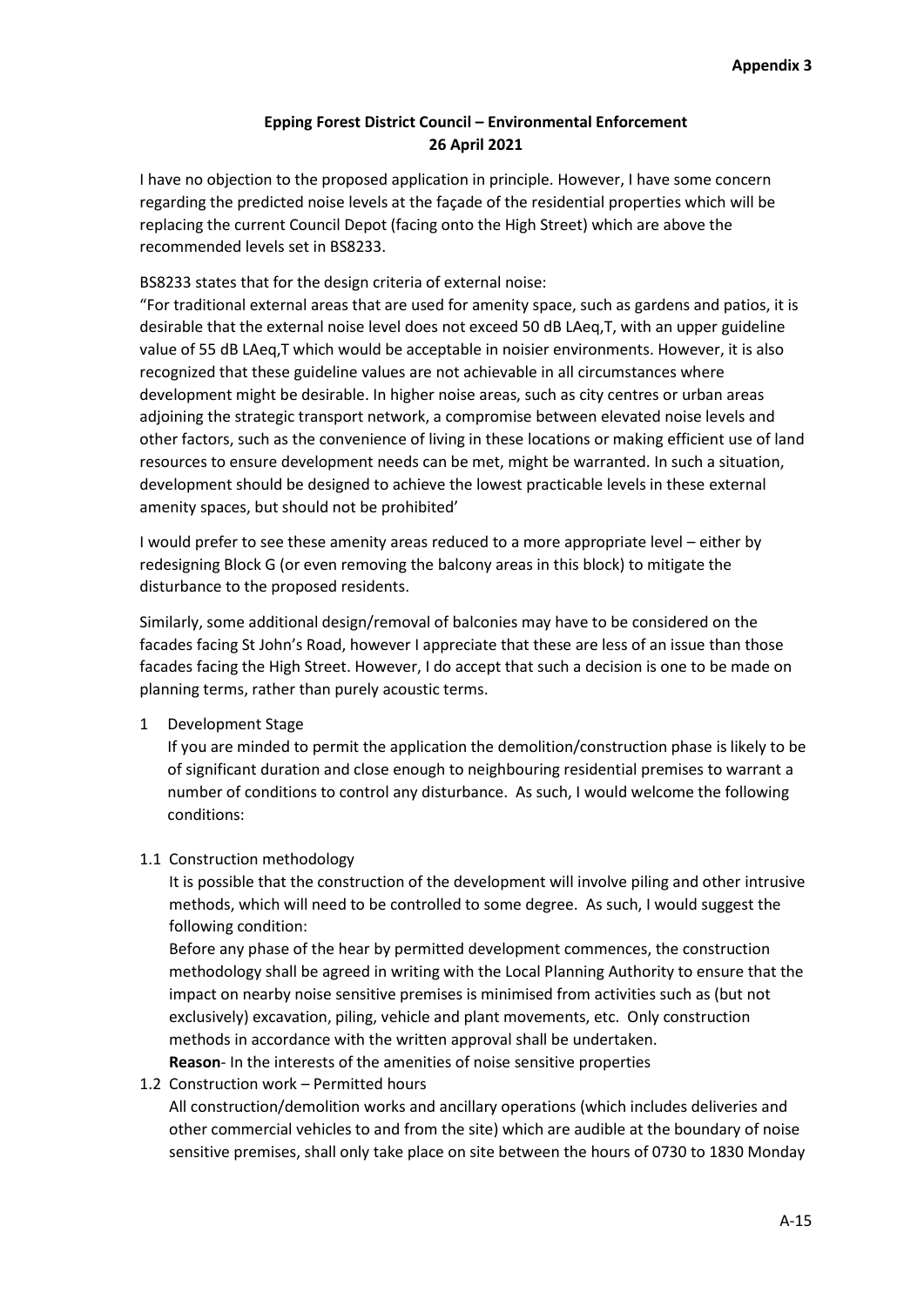to Friday & 0800 to 1300 hours on Saturday, and at no time during Sundays and Bank Holidays unless otherwise agreed in writing by the Local Planning Authority.

**Reason**- In the interests of the amenities of noise sensitive properties

#### 1.3 Bonfires

No bonfires shall be permitted on site throughout the demolition and construction phase of the development.

**Reason** – In order to protect residential amenity

1.4 Dust control

All reasonable steps to minimise dust emissions from the site shall be employed throughout the demolition and construction phase of the development. The dust suppression methodology shall be agreed in writing with the Local Planning Authority before construction commences.

**Reason** – To protect the amenity of the area from excessive dust emissions

1.5 Wheel washers

Wheel washing or other cleaning facilities for vehicles leaving the site during demolition and construction works shall be installed in accordance with details which shall be submitted and agreed in writing by the Local Planning Authority. The facilities shall be installed prior to commencement of any works on the site and shall be used to clean vehicles leaving the site. **Reason** – To avoid the deposit of material on the public highway in the interest of highway safety and control of dust.

#### 2. Habitation Stage

I note that the noise survey indicates that some mitigation will be required for some of the residential properties to protect the new occupiers from noise to ensure that they benefit from reasonable sleeping/resting conditions. As such, I would recommend the following conditions:

The acoustic performance of the design and construction of the development should be agreed in writing with the Local Authority before construction commences. The design and construction should provide the performance to provide reasonable resting/sleeping conditions with reference to British Standard BS8233: 2014 – Guidance on Sound Insulation and Noise Reduction for buildings – Code of practice (or such other standard which may supersede it from time to time). This may necessitate the developer to employ a suitably qualified acoustics consultant to carry out any necessary survey and provide recommendations.

**Reason**: To protect the occupiers of the properties constructed from excessive noise levels from the local environment.

All rooms within the development hereby approved shall be provided with sufficient double glazing and acoustically treated trickle ventilators, or other means of ventilation that will provide adequate ventilation with the windows closed, to ensure that the occupiers are provided with reasonable resting/sleeping conditions with reference to British Standard BS8233:2014 – Guidance on Sound Insulation and Noise Reduction for buildings – Code of practice (or such other standard which may supersede it from time to time)

**Reason**: To protect occupiers of the premises from excessive noise from the nearby road and other uses.

Details of the double glazing and acoustically treated trickle ventilators, or other means of ventilation, referred to the above condition shall be submitted to and agreed in writing by the Local Planning Authority and installed before any of the proposed residential development is occupied. **Reason**: To protect occupiers of the premises from excessive noise.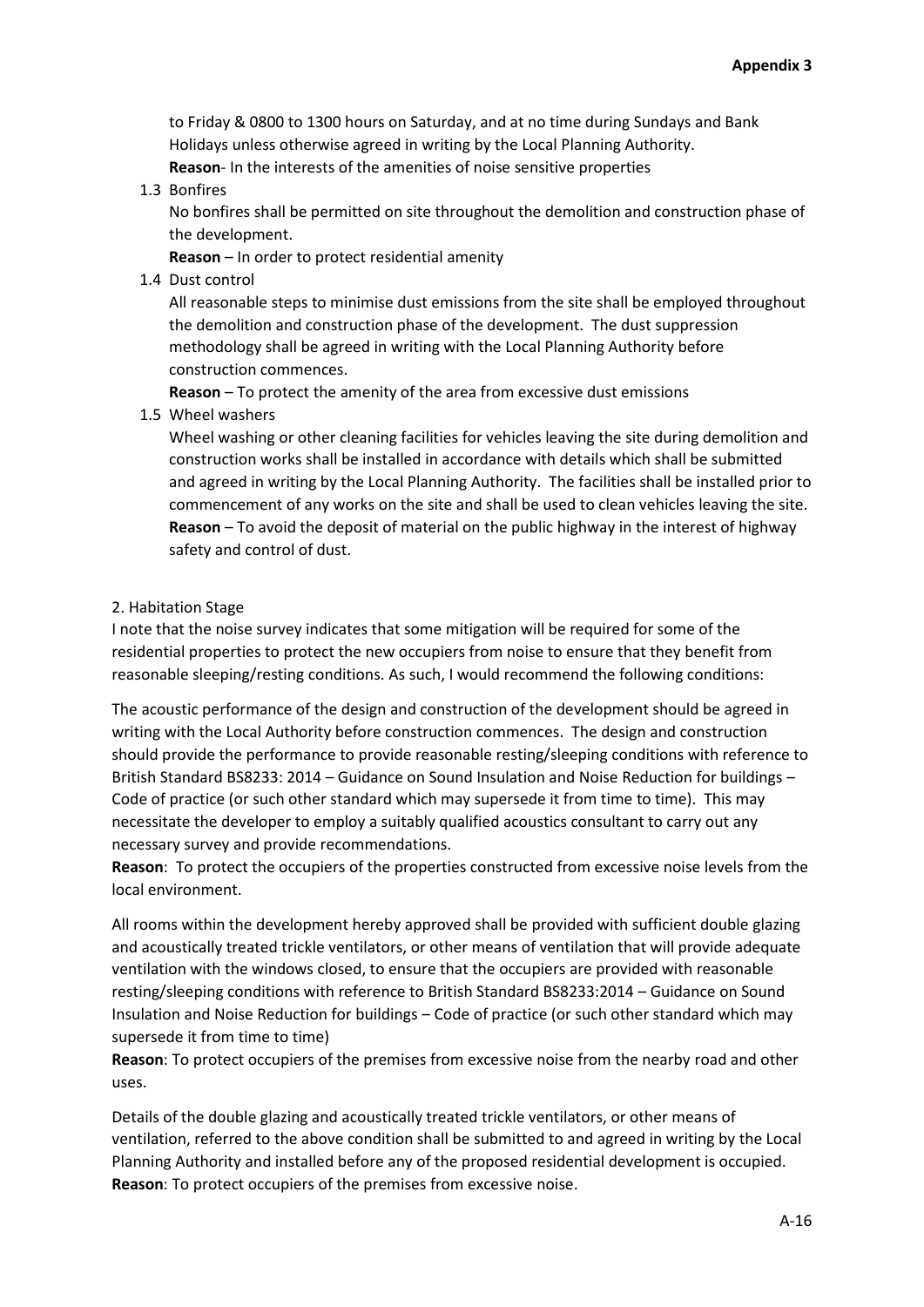It may be that mechanical plant would be required to fulfil the above condition and/or the developer may wish to install it anyway. You therefore may wish to consider the following condition:

The cumulative rating level of any mechanical plant installed on the site (as defined by BS4142:2014) shall not exceed the prevailing background noise level. If the background noise level is exceeded, the use of the mechanical plant shall cease until it is brought below this level. The measurement position and assessment shall be made according to BS4142:2014.

**Reason**: To protect occupiers of the premises, and other neighbouring noise sensitive premises, from excessive noise from mechanical plant.

### 3. Lighting.

I note that the application has an overarching lighting report, which may have an impact on neighbouring residential properties once the development is occupied. I would therefore recommend the following condition is applied:

Details of any external lighting of the site shall be submitted to, and approved in writing by, the Local Planning Authority prior to the commencement of the development. This information shall include a layout plan with beam orientation and a schedule of equipment in the design (luminaire type, mounting height, aiming angles and luminaire profiles), and the impact on neighbouring residential properties. The lighting shall be installed, maintained and operated in accordance with the approved details unless the Local Planning Authority gives its written consent to the variation. **Reason**: To protect the appearance of the area, the environment and local residents from light pollution.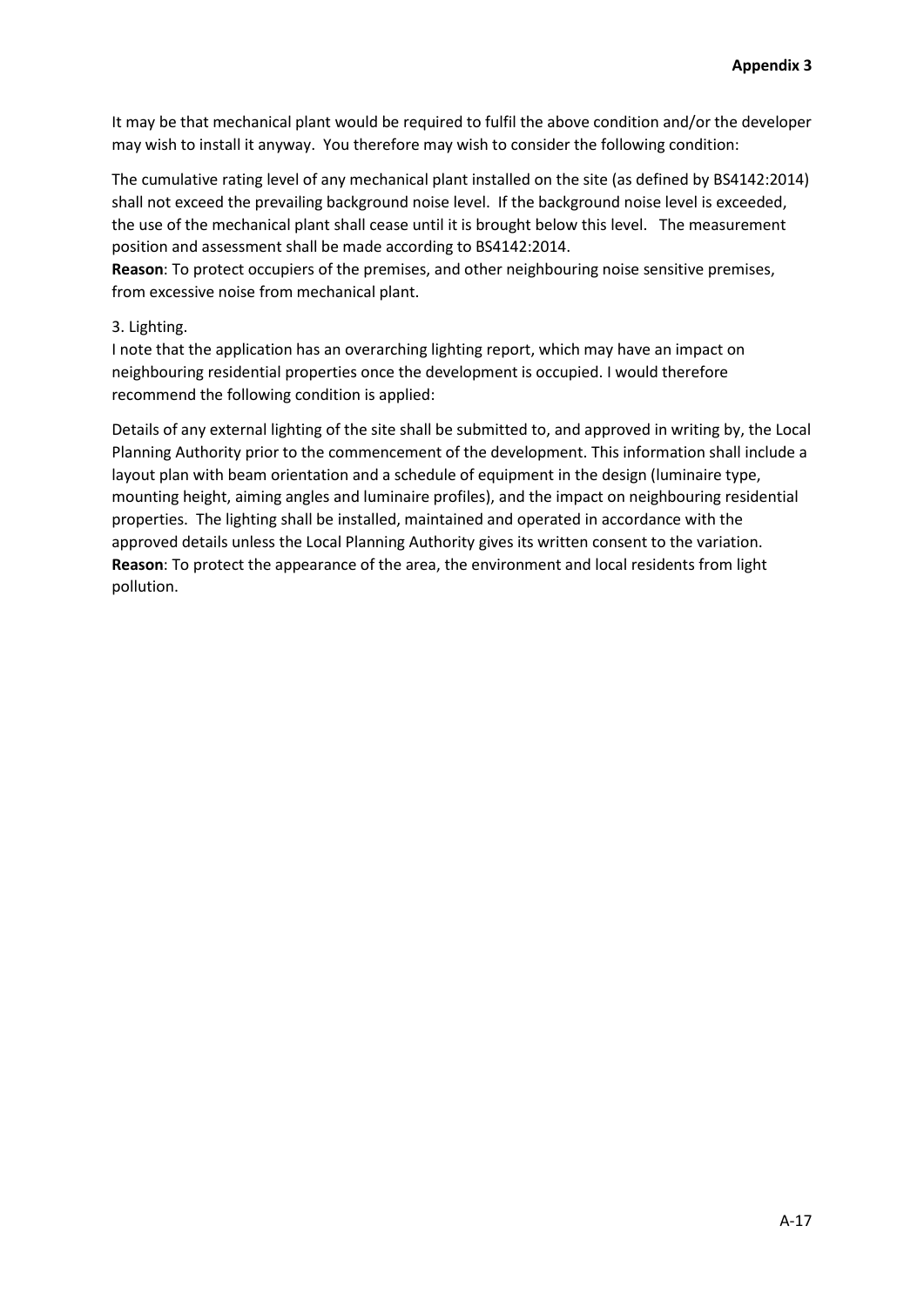## **Thames Water 22 April 2021**

### Waste Comments

Thames Water would advise that with regard to FOUL WATER sewerage network infrastructure capacity, we would not have any objection to the above planning application, based on the information provided.

With regard to SURFACE WATER drainage, Thames Water would advise that if the developer follows the sequential approach to the disposal of surface water we would have no objection. Where the developer proposes to discharge to a public sewer, prior approval from Thames Water Developer Services will be required. Should you require further information please refer to our website. https://developers.thameswater.co.uk/Developing-a-large-site/Apply-and-pay-forservices/Wastewater-services

There are public sewers crossing or close to your development. If you're planning significant work near our sewers, it's important that you minimize the risk of damage. We'll need to check that your development doesn't limit repair or maintenance activities, or inhibit the services we provide in any other way. The applicant is advised to read our guide working near or diverting our pipes. https://developers.thameswater.co.uk/Developing-a-large-site/Planning-yourdevelopment/Working-near-or-diverting-our-pipes.

### Water Comments

With regard to water supply, this comes within the area covered by the Affinity Water Company.

# **Ancient Monuments Society 21 May 2021**

The Ancient Monuments Society objects to the application in its current form, with the following points noted:

*The former education buildings and semi-detached cottages are locally listed heritage assets and are partly within the Epping Conservation Area. The Gothic styled Centerpoint Building is an important local landmark that makes a positive and valuable contribution to the historic character of the town centre. We note the CA Appraisal recognises the need to bring these buildings back into active use.*

*Epping Forest Local Plan Policy HC6 - Character, Appearance and Setting of Conservation Areas: "Within or adjacent to a conservation area, the Council will not grant planning permission for any development, or give listed building consent or consent for works to trees, which could be detrimental to the character, appearance or setting of the conservation area."*

Paragraph 197 of the NPPF states: "The effect of an application on the significance of a non*designated heritage asset should be taken into account in determining the application. In weighing applications that directly or indirectly affect non-designated heritage assets, a balanced judgement will be required having regard to the scale of any harm or loss and the significance of the heritage asset."*

*We welcome the retention of Block I (former cookery school) as a community building, as well as the works to the cottage and reinstatement of the two original dwellings. However, we object to the installation of aluminium window and door frames to both these buildings and to the large panels of glazing proposed. This would affect both their visual and historic interest and we recommend the*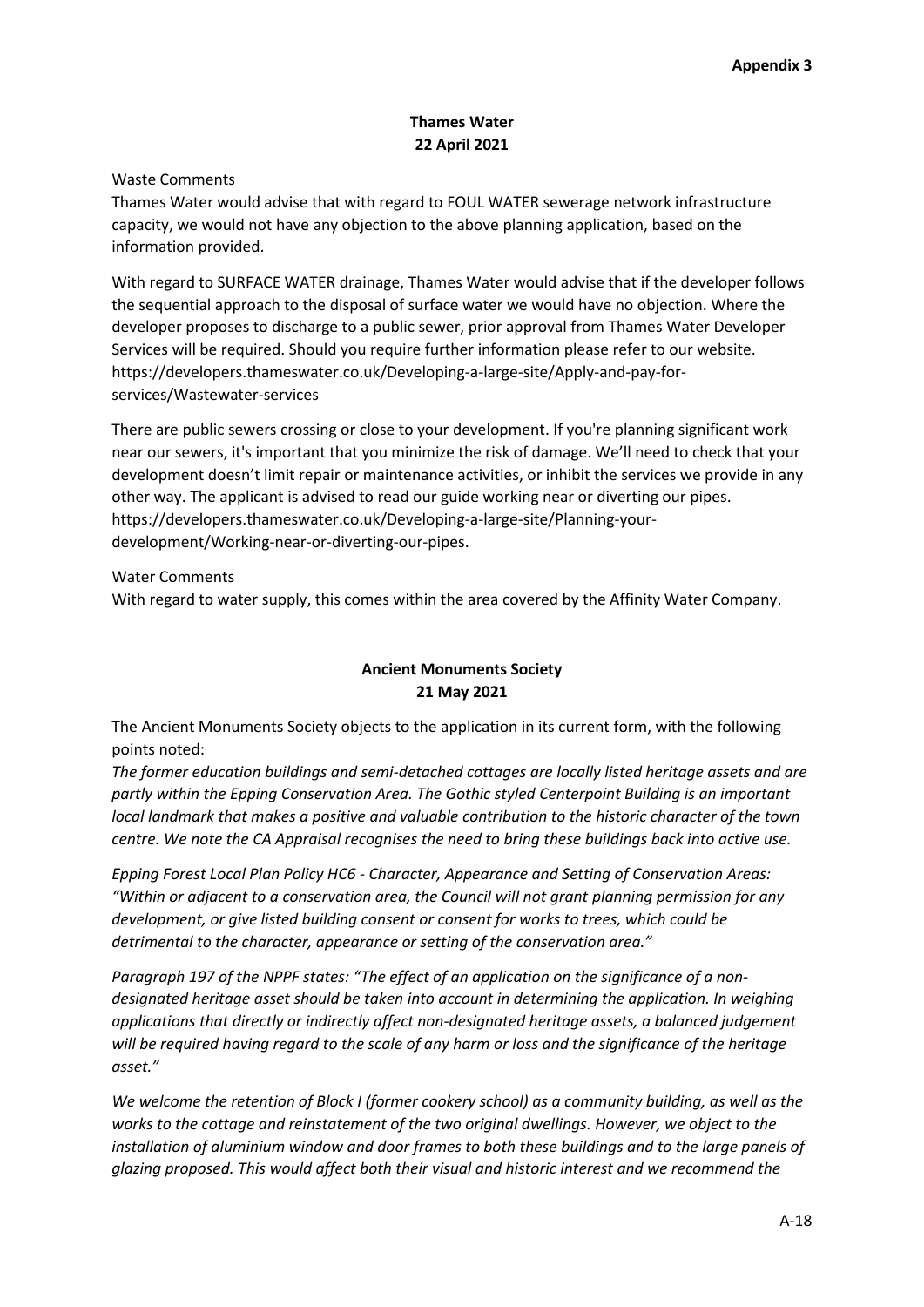*plans are revised to include traditional timber fittings with a glazing pattern that would be appropriate to the conservation and characteristics of these Victorian and early C20 buildings.* 

*Regarding the Centerpoint Building, the scheme proposes its conversion to residential flats and the introduction of a third level, including the rebuilding of the rear infill area between the two wings to create a third central gable. This results in apartments to the upper levels that require the installation of rooflights to provide the light needed to make the upper levels habitable spaces. The proposed plans show the significant and detrimental impact to the appearance and historic character of the building, and to the wider streetscape, by the sheer number of rooflights to the main and side elevations. This likely represents an overdevelopment of the building and should be reviewed. We also object to the installation of aluminium framed windows and doors within this historic Victorian building.* 

*We note the Conservation Officer's concerns about the "presence of hammer beams supported by stone corbels and quatrefoils embedded into the laths and plaster vaulted ceilings" currently hidden by the existing suspended ceilings, which have not been considered in the plans for the building. Given the Gothic Revival style of the building's exterior, the AMS agrees that a hammer beam ceiling would make unequivocally make a historic and architectural contribution to the significance of this locally listed building and its conservation must be taken into consideration. We therefore recommend a historic building survey is undertaken to fully understand the significance of the building, the hammer beam roof, and how the proposed changes, such as the additional floors and partitions, will affect the historic building fabric and its significance.* 

*In general, the scale of the proposed new buildings on the site are of concern. While they are mostly just outside the Conservation Area boundary, five storey buildings are not characteristic of the wider Conservation Area and they have a direct impact on the setting and significance of the adjoining buildings within the Conservation Area.* 

*The role of the conservation area is to conserve the historic, architectural and social significance of the buildings and spaces within a local area, and unsympathetic alterations to historic buildings erodes this significance. It would also be contrary to the NPPF and Planning (Listed Buildings and Conservation Areas) Act 1990's requirement to have special regard to the desirability of preserving heritage assets, their setting, and any features of special architectural or historic interest which they possess.*

It is therefore recommended that the application is withdrawn in order to address the heritage concerns outlined above, as well as the requirements of the NPPF and Local Plan.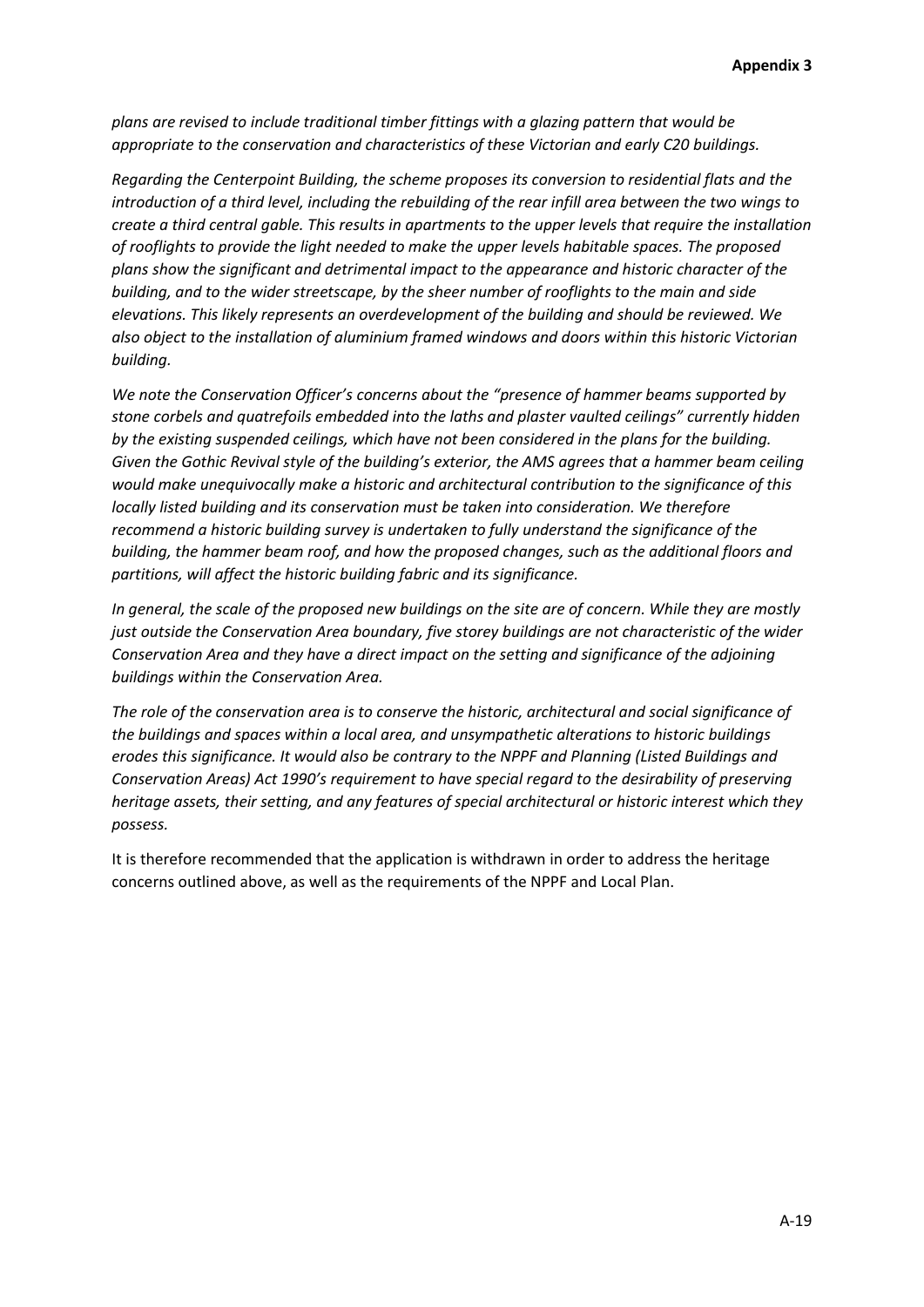## **Epping Society 1 September 2021**

The Planning Committee of the Epping Society have considered this re-application. We wish to continue to object for the following reasons:

- Documentation and process: poorly drafted and inaccessible
- No credence appears to have been given to most of the concerns raised
- Our major concern about housing mixture remains
- Concerns with massing
- Considerable anxiety about overshadowing/ sunlight/ privacy
- Question of wind vortices still unaddressed
- Green/ecological matter could be further developed
- Community dissatisfaction about parking provision
- Schools, transport and GPs
- Overheating
- No consideration of how the plan would work post-Covid
- And a new question arisen about the affordable housing %

# **Epping Society 13 May 2021**

Wish to object to all four applications (EPF/0917/21, EPF/0918/21, EPF/0919/21 and EPF/1042/21), for the following reasons:

- *The public was presented with far too much data in 4 applications with far too little time for review – there are 425 documents, in approx. 3 weeks. This is not fair or realistic.*
- *There has been a problem with deadlines. These 4 applications were published in the 'Weekly List' circulated by EFDC to the Epping Society (and others) via email at 4:45pm Friday, 23rd April. The 21-day point, the usual period, from that would be Friday 14th May. The 'Weekly List' says on the front page "Registered in the week up to: Friday 23 April; any representations on applications should be made in writing by Monday 17 May 2021" However the EFDC Planning Portal has "comment by" dates listed as 12-05-2021 for Hemnall (Sports Centre), the others are listed as 13-05-2021. So all less that 21 days, and having 4 different dates is highly challenging & confusing for all concerned.*
- *An extension was requested by emails & letters on 30 April; the request was acknowledged by the CEO of EFDC with a decision promised during the week. One might have assumed that Friday 7 May would cover that. On 10th, a delay was given, until the end of the month.*
- *This period included the conducting of Local Elections, in which many were involved.*
- *Is there access for those without a computer? Paper copies?*
- *A lack of effective publicity, whatever efforts are claimed, people did not know. The Epping Society has made efforts to increase public awareness.*
- *The lists of documents were confusing – instances of having several with the same name – eg St John's Road -volume 3 Ch 11; some of these are identical in content, and some refer only to the other sites (eg Technical appendices 11.1 and 2) Much better to give the actual title on the EFDC table.*
- *Some documents are highly technical, with no explanation nor glossary, this made them impenetrable; but we believe that this process should be transparent & accessible to all.*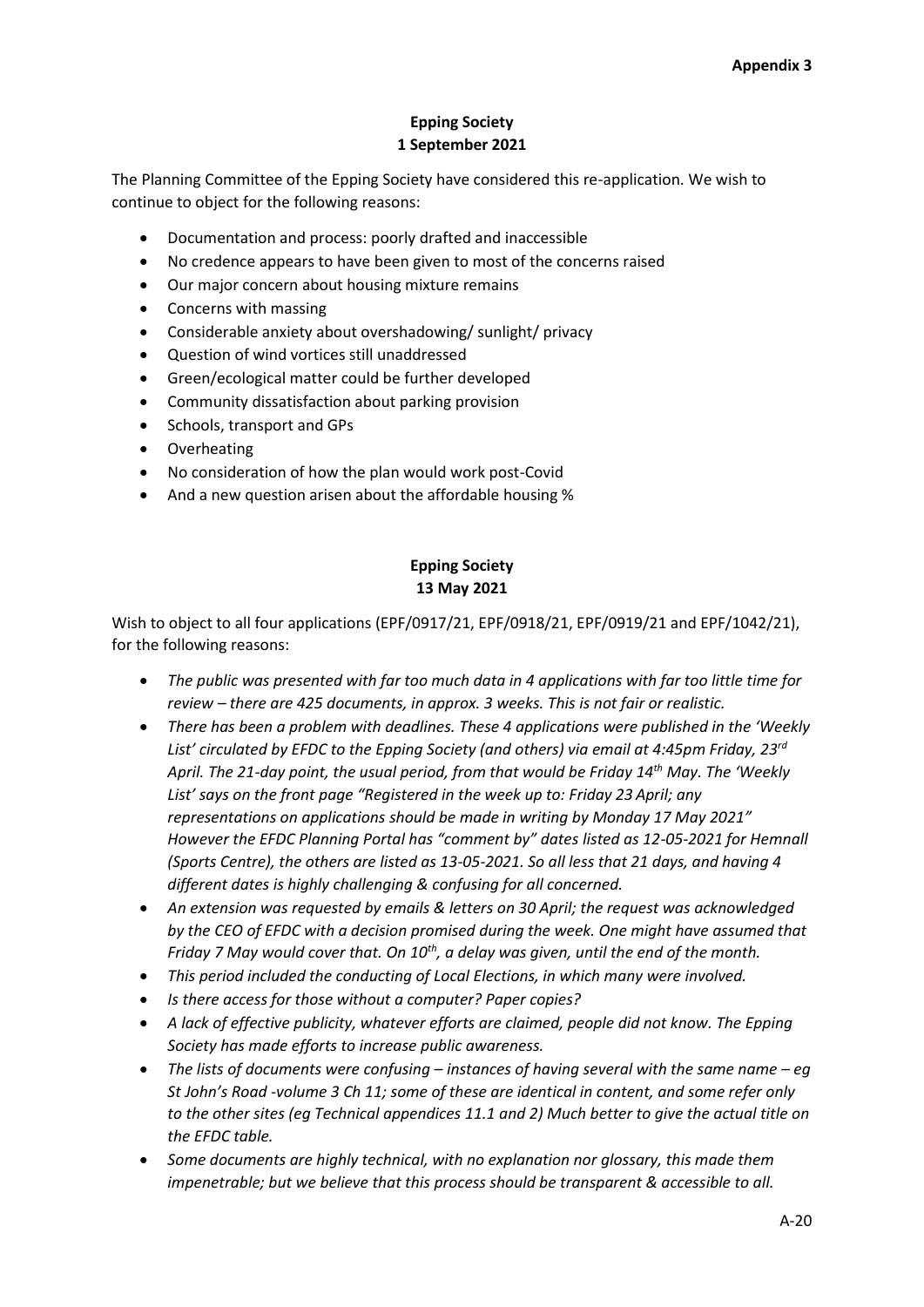- *Some maps have keys which are so small as to be unusable*
- *Some diagrams/tables when zoomed in, pixilate; maybe once pdfs?*
- *Use of colours sometimes unhelpful eg map of SJR site has 4 very similar grey shades.*
- *Documents are not in order eg Appendix documents should be next to substantive item; also eg SJR Design & Access statements are not in order – starting "1, 10, 11" later "17, 2"*
- *Some documents are repeated eg Historical maps x3*
- *Some documents are very out of date eg an ecological report describes the St John's secondary school as "approved for redevelopment" but is somehow dates March 2021 (reviewed but not edited?), eg an HRA which appears to be based on 34 dwellings (an earlier version); against 184. Suggest a lack of scrutiny and/or haste.*
- *Several documents refer to now-unnecessary EU Regulations.*
- *Some documents simply indicate a lack of care eg an Archaeology report refers to the "proposed nuclear power station" at SJR. This was spotted on 27th, reported to EFDC & authors immediately, but not corrected/withdrawn until 7 May.*
- *Similarly, spelling mistakes speak of haste eg environment several times wrong, eg the last few documents for SJR are labelled on the very title-listing as "layoluts" (layouts?). To make the error, o, but to then copy/paste it, and then to still not to proofread it??*
- *Lack of clarity sometimes about whether documents refer to just this site, or all 3, then some date is described as "cumulative". To give a clearer picture, given that these 3 are the last part of 6 developments, all assessments should have been cumulative across all sites. This is what will be experience on the ground, particularly as 3 will be accessed via the one road, St John's.*
- *There are many inconsistencies between various documents – so it would be unclear exactly what any Planning decisions would mean.*
- *Many documents contain conditionals eg "should", "if viable" – these plans need certainty.*
- *The Epping Society has been told already by 2 statutory consulting bodies that they are struggling to review these applications by their (later) deadlines, for the reasons above. If we and they are finding this challenging, no wonder nearly all members of the community we have spoken to, say they find it too daunting.*
- *Very few documents consider the post-Covid world (exception being the Residential Mix report) and working from home – we would argue that potential changes to housing need should be at least considered.*
- *The Epping Society would like to learn the number/costs of obtaining these report, mostly from outside contracted agencies; we are considering a FoI request. The Archaeology people certainly should not get their full fee!*
- Some applications are clearly from Qualis, some have an EFDC origin if there is confusion *about the inter-relation here, will there be confusion about the responsibility?*
- *Proceeding with planning in this much detail, before the Local Plan is found sound and approved, seems ill-advised; the LP may still be subject to further modifications. In Maidenhead, Inspector Philips is now into a third round of Public Hearings; things change.*
- *Epping society must ask that Any Planning Approvals must be interdependent on the other sites being approved, be CONDITIONAL, that the sports centre and pool remain in the plans, and are completed and open before the existing Sports facility is demolished. Not sure this can be done as a Planning Condition, but certainly at Council level it can.*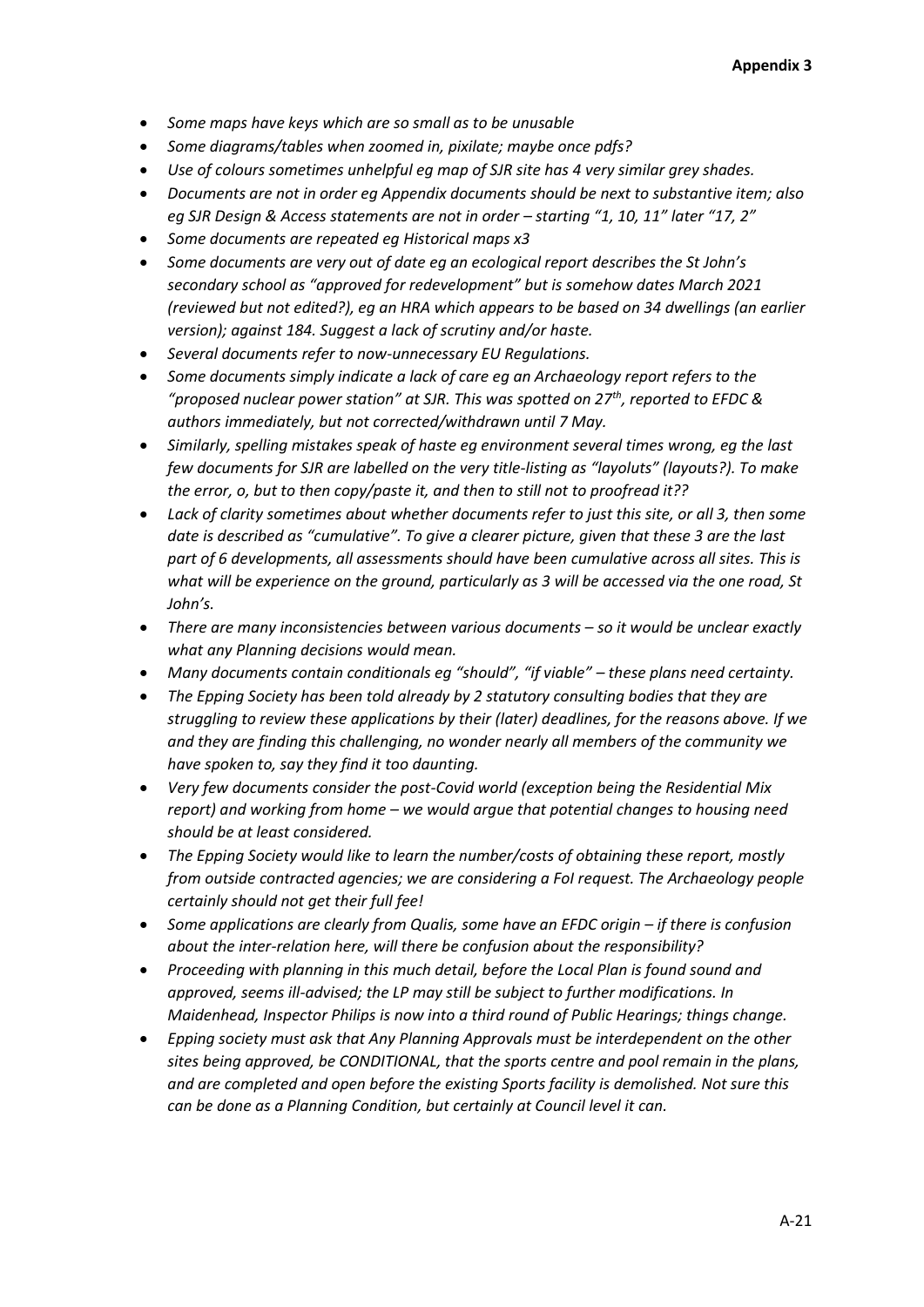*Our principle thought is that these applications are so hastily and poorly constructed that we feel the Planning Officers should return them to Qualis for a re-presentation, with additional consultation time.* 

# **Epping Society 13 May 2021**

General comments in relation to EPF/0917/21:

- Positive reaction to the site moving forward after a decade or so of dereliction.
- The site, as brownfield, is supported strongly.
- Concerns around whether attracting younger, economically active people, generally without children, is consistent with the existing population.

### Grounds for Objection:

### Sewers

A number of addresses in the vicinity provided which have/are experiencing sewerage issues causing doubt as to whether the current system can be used.

### Drains

Whilst there is praise for tanks & green/blue roofs there are questions around how this bits with EFDC Green Criteria of June 2020, and Sustainability Guidance of Oct 2020.

### Water supply

It is noted that the application makes no reference to existing problems with water pressure experiences by residents in St John's Road and examples provided.

## Hazard

Question around large tanks of volatile liquids (possibly methane) being kept in the Council depot adjacent and whether this has been checked.

## Weather

It is noted that there seems to have been no assessment of the likely wind tunnel effects generated by tall blocks, quite near the summit of the local topography, of which the results can create hostile microclimates.

#### Sunlight/Overlooking

A number of addresses provided which will be directly impacted by the development.

#### Trees

There are inconsistencies noted in the application "TPOs are now known" however a later document (the Health Impact Assessment) says there are no TPOs.

Also a suggestion that new trees should be mature where possible, and should all be TPO'ed on installation.

#### Recreational Impact

It is noted that the application states that recreational impact on Epping Forest "will be not significant"; however the data has been taken as a spatial and temporal average, whereas the impact will be heavily localised in time & space.

Question on whether the tenure of new properties will control pet ownership (specifically dogs) as dog walking is believed to be a specific recreational pressure on the forest.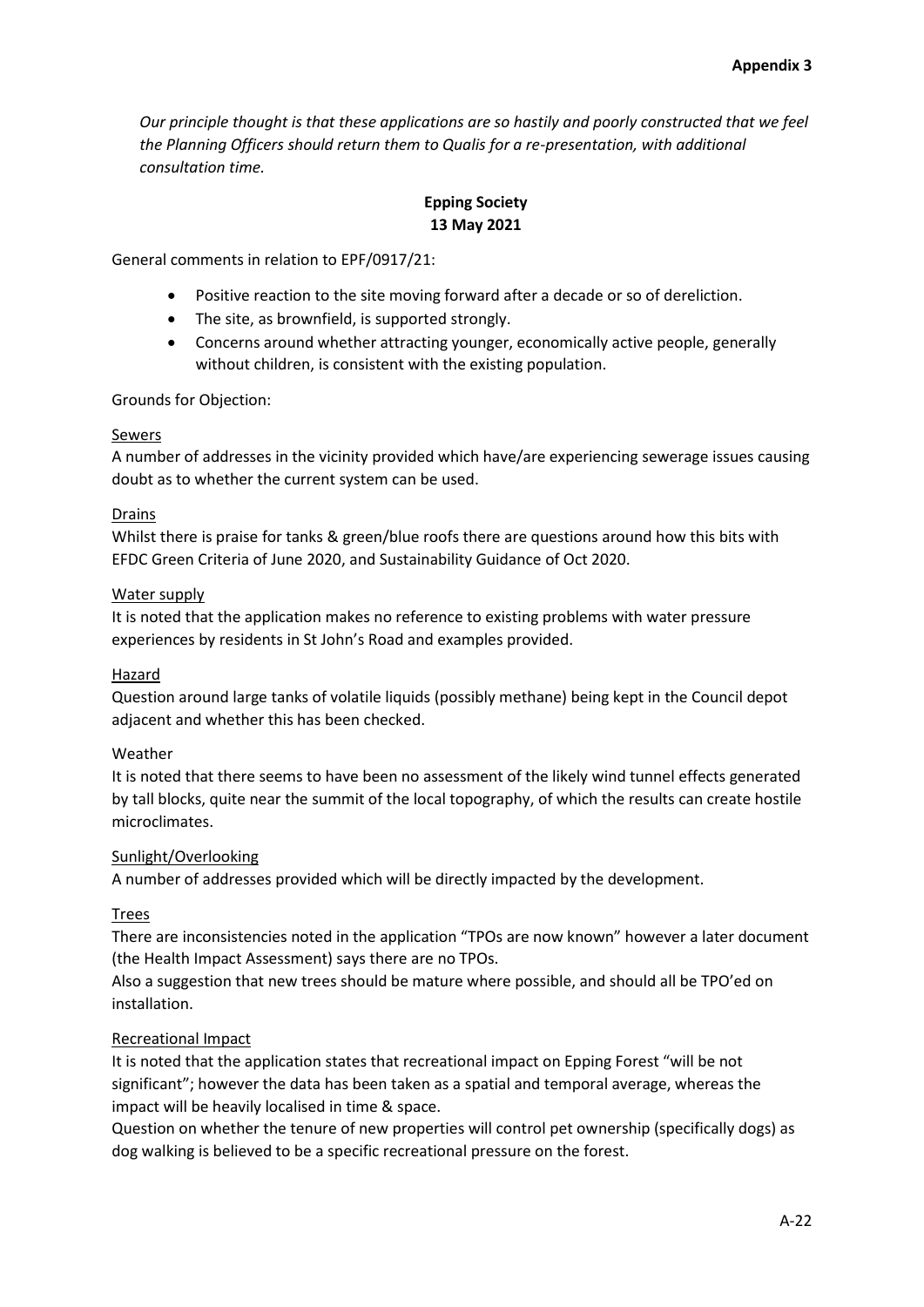# Air Quality

Concerns around reference to a Clean Air Zone in the application, as the public were last advised that a CAZ would be an "absolute last resort".

There is intention to increase EV in the application, however it is noted that Qualis have recently purchased a fleet of new diesel vans, casting doubt on their Green credentials and questioning their sense of equality.

## Energy

It is suggested that the integration of "green" measures (such as air source heat pumps) should be conditional to any approval, and that more detail is provided in relation to "natural ventilation with heat recovery". Request that a 'window' is left open for emerging technologies e.g. hydrogen fuel.

# Communications (Internet, TV and radio signal strengths)

Suggestion that networks (e.g. broadband) are hard-wired into developments from the ground up (of increasing importance for residents working from home and may impact on the desirability of properties).

Question as to whether a risk assessment has been carried out for the potential effects a development (of specific height) can have on communications infrastructure/networks for adjacent properties.

# Traffic

It is noted that the general consensus among many assessments is that the main roads and junctions in the area are at or well above capacity and therefore any additional traffic will worsen that. Traffic report data in the application show red (e.g. St John's Rd) by 2025 an RFC of 1.26, with max wait of 7 minutes and blames this on the roundabout not working properly, however no mitigation is suggested. It is also noted that many professionals criticise the use of RFC.

There are questions around construction traffic only having a "minor" impact on St John's Road (Ch 7) as 3 out of the 5 Qualis sites will have to use St John's Rd as a principal access to High Road. There are also questions around the same document predictnig Stonards Hill as expecting a "substantial" increase.

An inconsistency is noted as 7.10 states "cannot assess the impact of Travel Plans" but a later document promises to monitor and assess their impact. It is also noted that there is no acknowledgement of tube capacity problems during rush hour.

Whilst the application accepts that Epping is not ideal for cycling, it goes on to note that by bike the town is 6 minutes wide, which is questionable.

It is noted that the HRA (v3Ch6) seems to be based on 34 dwellings with retail and leisure causing confusion. The same HRA is also noted as being criticised by EFDC in 8 areas of which it is unclear how these have been clearly addressed.

## Parking

Whilst Epping Society acknowledge some successful examples of Modal shift, they see the concept as aspirational with many practical issues as Epping's terrain is difficult and the infrastructure is not yet developed for cycling (some roads lack pavements; bus services are sporadic, limited and expensive; vehicle stock is old and polluting; ageing population are increasingly less able to walk/cycle).

The practical issues with the proposed car parking provision are also noted:

Who will decide which residents get a space – price or need?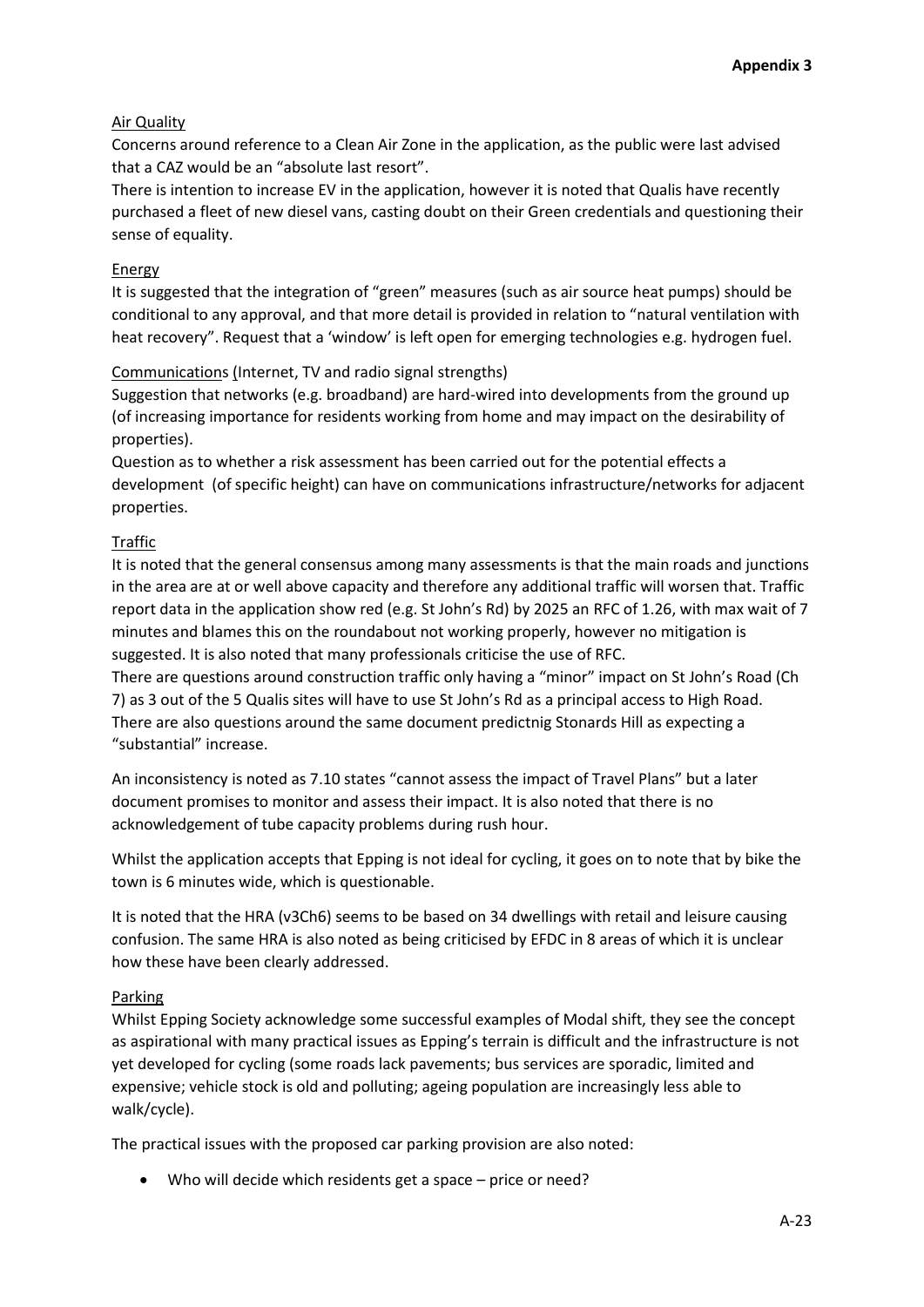- If need (e.g. disabled, parents with babies) what happens when needs change?
- Who will police the car park usage?
- Can those with space be made to have EVs?
- Can others be prevented from having cars?
- Car park space size. Noted that some will be over the minimum 2.4x4.8m, at 2.9x5.2m, but some will have larger SUV designs (even if electric) (a readily observable trend locally).
- It is presumed the disabled spaces will be larger?
- Is there market research to prove that there are there enough of this socio-economic group, wanting to move to this type of accommodation, in Epping, with no car? No evidence is given.
- Request an assurance that new residents will not be permitted to have parking permits for adjacent Controlled Parking Zones.

## Pedestrians

Clarity requested on the status of the spaces – will they be public or private? Concerns are also expressed around the link from High Street as to whether it will be bicycle permeable, whether the Council and Police are aware it is an area of high youth substance abuse with traces of NOx cylinders here. Suggestion to discourage this from spreading into the development.

## Bins

Concerns around the low proposal of one bin per 7 dwellings which could result in fly-waste, pollution, rats, etc.

### Public Toilets

It is raised that an earlier version of plans had public toilets.

## Bats

It is noted that the application ticks "no" for protected species, but local people have seen bats on/near the site for years. Suggestion to confirm via survey as the proposals may lead to conflicts with EFDC policies and media complications.

## Health

Concerns around provision as Epping is under-provided with GP services.

#### **Demographics**

It is noted that the date used in pre-Brexit and pre the Climate Crisis Declaration causing question around its validity. Suggestion that the data is tested for statistical significance. It is also noted that the deprivation data is given a different interpretation from that used in the Sports Centre application which appears as either an accidental inconsistency, or deliberate selective data targeting.

## Plan & Design

It is noted that aspects of the application look encouraging and that the concept of a social area and concierge service in an old building is creative and innovative. It is questioned whether this will be staffed however.

Questions around the inclusion of a community café as one drawing appears to show people seated outside with drinks. It is suggested that the use of open spaces could bring a community feel to the development.

It is noted that planning for 4/5 storeys conflicts with the Town Neighbourhood Plan which calls for no more than 3 storeys.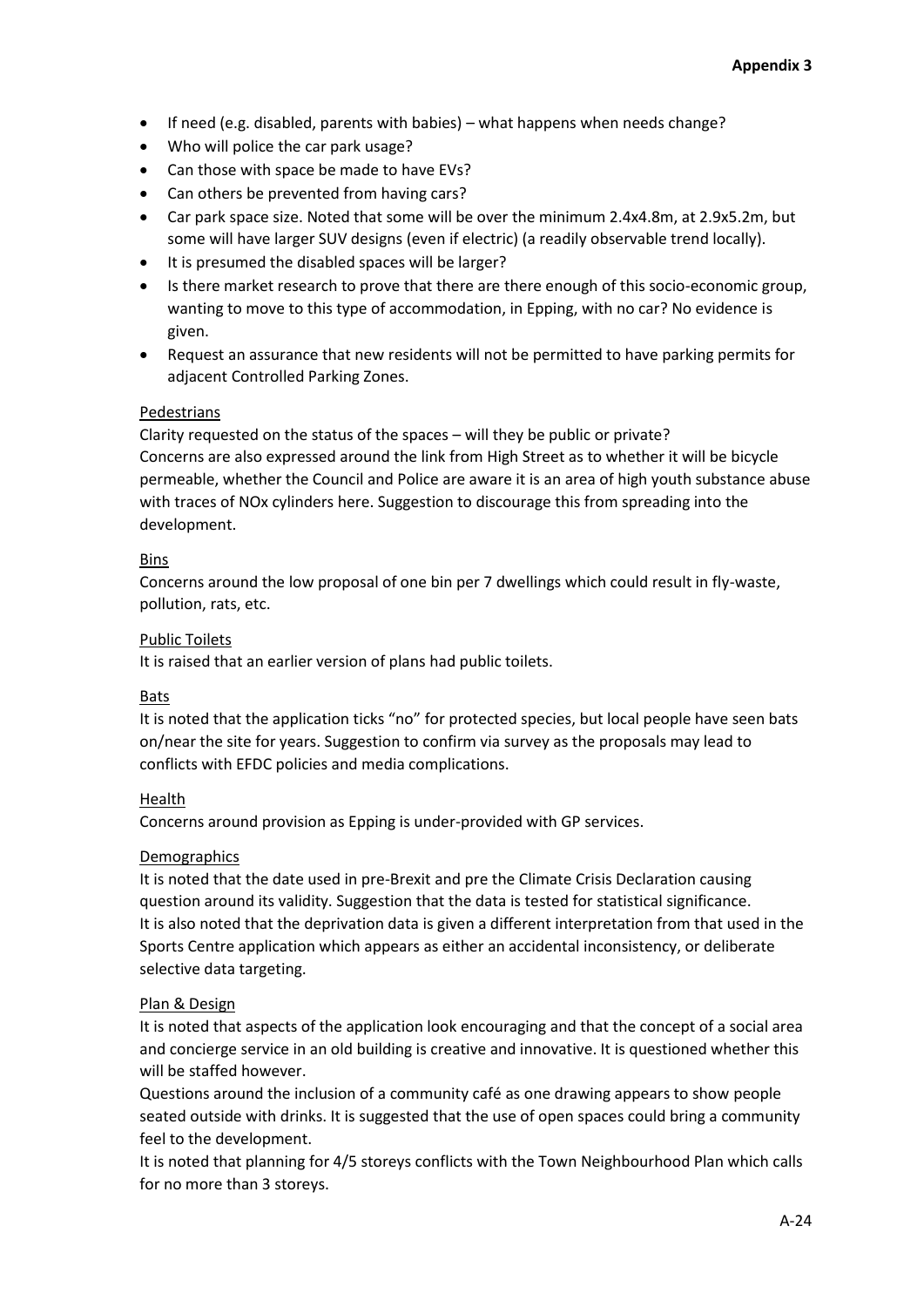Aspects of building design are described as "uncomfortable" and the grey/cream building face feels more Cotswolds than Essex, with dark grey window frames being a token nod modernism. It is felt that designs including street-facing gable-ends do not reflect vernacular and a meaningful reference to the Essex Design guide, or to several documents about "building beautifully", is requested.

It is noted that some of the elevation drawings are hard to match with plans (possibly a result of small labels) and the trees, as sketched, do not always match the plans.

It is requested that the pedestrian access to Block C is checked as it seems to cross the car access route to the block with car parking below.

There are also safety concerns around the use of chicanes which often become parking spaces unless policed.

An elevation (Block B sheet 1) is noted as showing whole columns of windows put into shadow by adjacent set-forward frontages, creating a sunlight problem within the estate and breaching the 45 degree rule generally understood (resulting in less desirable flats).

The detail of the grounds are described as "fussy" (steps, walls, bird & bat facilities, trees, hard & soft areas, railings) which will require high levels of sweeping. cleansing, litter clearing etc. The maintenance schedule diagrams are noted and there are questions around whether these will be by a Managing company or agent. It is presumed that these are to be financed by Ground Rent/Maintenance Charges but no estimates provided in the application. It is noted that, if not maintained properly, the development might easily deteriorate.

#### RENTAL COSTS

It is noted that there is no assessment of the final rental charges for the properties, nor whether there is a general market demand at the rental level and subsequently a request to see this data.

#### Affordable Properties

The figure of 40% (Local Plan/Council minimum) is supported however there is no further detail as to whether it is to be mixed i or segregated which can have an impact on social behaviour. It is requested that the % be conditional to any approval, and not "lost" during Feasibility Appraisals.

#### Tenure

The emphasis on Rentals is recognised as being a financial driver to long-term aims; but the hope that Qualis have factored in the implications is noted. I.e. renters tend to be more careless of their environment, less inclined to keep tidy, sweep up litter & leaves, less likely to report antisocial behaviour and graffiti etc. Epping Society would prefer a mixture of tenures which might go some way towards tackling such problems; and it should better reflect the existing local community. It is requested that there is a measure of preference for local people, especially those on EFDC housing need list. There are concerns that failure to do so may result in an enclave of Londoners seeking cheaper accommodation, and assurance is requested that the flats will not be rented to London Boroughs.

Assurance is also requested that Qualis will not be selling these properties on in the mediumterm to realise capital. Epping Society do not want to see this landmark development become a mere vehicle for big business machinations as the land has come from the community, whose interest it should continue to preserve.